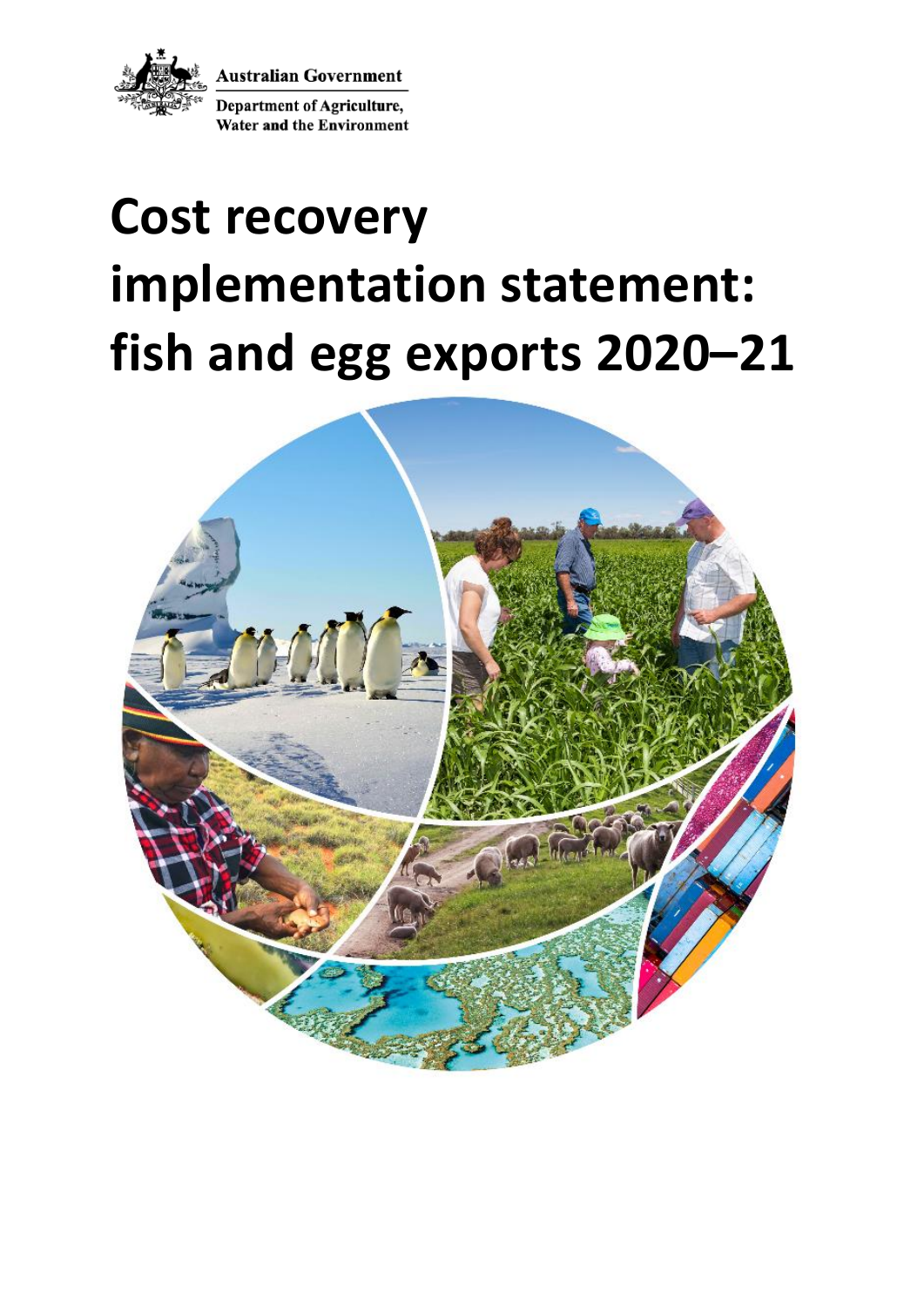#### © Commonwealth of Australia 2021

#### **Ownership of intellectual property rights**

Unless otherwise noted, copyright (and any other intellectual property rights) in this publication is owned by the Commonwealth of Australia (referred to as the Commonwealth).

#### **Creative Commons licence**

All material in this publication is licensed under [a Creative Commons Attribution 4.0 International Licence](https://creativecommons.org/licenses/by/4.0/legalcode) except content supplied by third parties, logos and the Commonwealth Coat of Arms.

Inquiries about the licence and any use of this document should be emailed t[o copyright@agriculture.gov.au.](mailto:copyright@agriculture.gov.au)



#### **Cataloguing data**

This publication (and any material sourced from it) should be attributed as: DAWE 2021, *Cost recovery implementation statement: fish and egg exports 2020–21*, Department of Agriculture, Water and the Environment, Canberra, January. CC BY 4.0.

ISBN 978-1-76003-370-5

This publication is available a[t haveyoursay.awe.gov.au/export-cost-recovery-implementation-statements.](file://///Act001cl04fs02/parliamentmedia$/ParliamentMedia/Corporate%20Communications/Production/Editors/Editing%202021/CRIS%20Jan/CRIS%20check/haveyoursay.awe.gov.au/export-cost-recovery-implementation-statements)

Department of Agriculture, Water and the Environment GPO Box 858 Canberra ACT 2601 Telephone 1800 900 090 We[b awe.gov.au](https://www.awe.gov.au/)

The Australian Government acting through the Department of Agriculture, Water and the Environment has exercised due care and skill in preparing and compiling the information and data in this publication. Notwithstanding, the department, its employees and advisers disclaim all liability, including liability for negligence and for any loss, damage, injury, expense or cost incurred by any person as a result of accessing, using or relying on any of the information or data in this publication to the maximum extent permitted by law.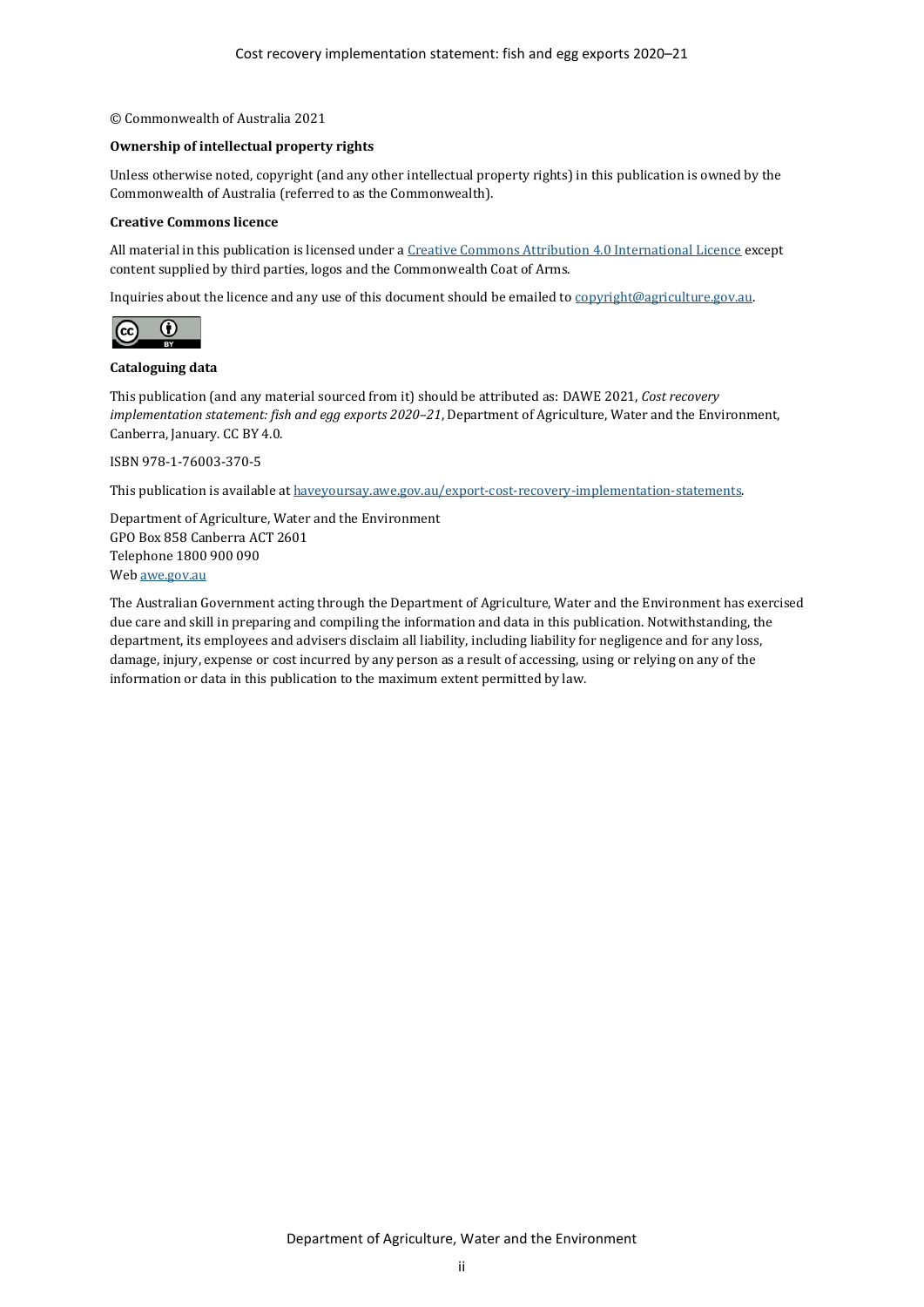# Contents

| $\mathbf{1}$     |     |  |  |  |  |  |
|------------------|-----|--|--|--|--|--|
|                  | 1.1 |  |  |  |  |  |
|                  | 1.2 |  |  |  |  |  |
| $\mathbf{2}$     |     |  |  |  |  |  |
| 3                |     |  |  |  |  |  |
|                  | 3.1 |  |  |  |  |  |
|                  | 3.2 |  |  |  |  |  |
| $\boldsymbol{4}$ |     |  |  |  |  |  |
|                  | 4.1 |  |  |  |  |  |
|                  | 4.2 |  |  |  |  |  |
|                  | 4.3 |  |  |  |  |  |
|                  | 4.4 |  |  |  |  |  |
| 5                |     |  |  |  |  |  |
|                  | 5.1 |  |  |  |  |  |
|                  | 5.2 |  |  |  |  |  |
| 6                |     |  |  |  |  |  |
|                  | 6.1 |  |  |  |  |  |
| 7                |     |  |  |  |  |  |
|                  | 7.1 |  |  |  |  |  |
|                  | 7.2 |  |  |  |  |  |
|                  | 7.3 |  |  |  |  |  |
|                  | 7.4 |  |  |  |  |  |
|                  | 7.5 |  |  |  |  |  |
| 8                |     |  |  |  |  |  |
| 9                |     |  |  |  |  |  |
|                  | 9.1 |  |  |  |  |  |
| 10               |     |  |  |  |  |  |
|                  |     |  |  |  |  |  |
|                  |     |  |  |  |  |  |
|                  |     |  |  |  |  |  |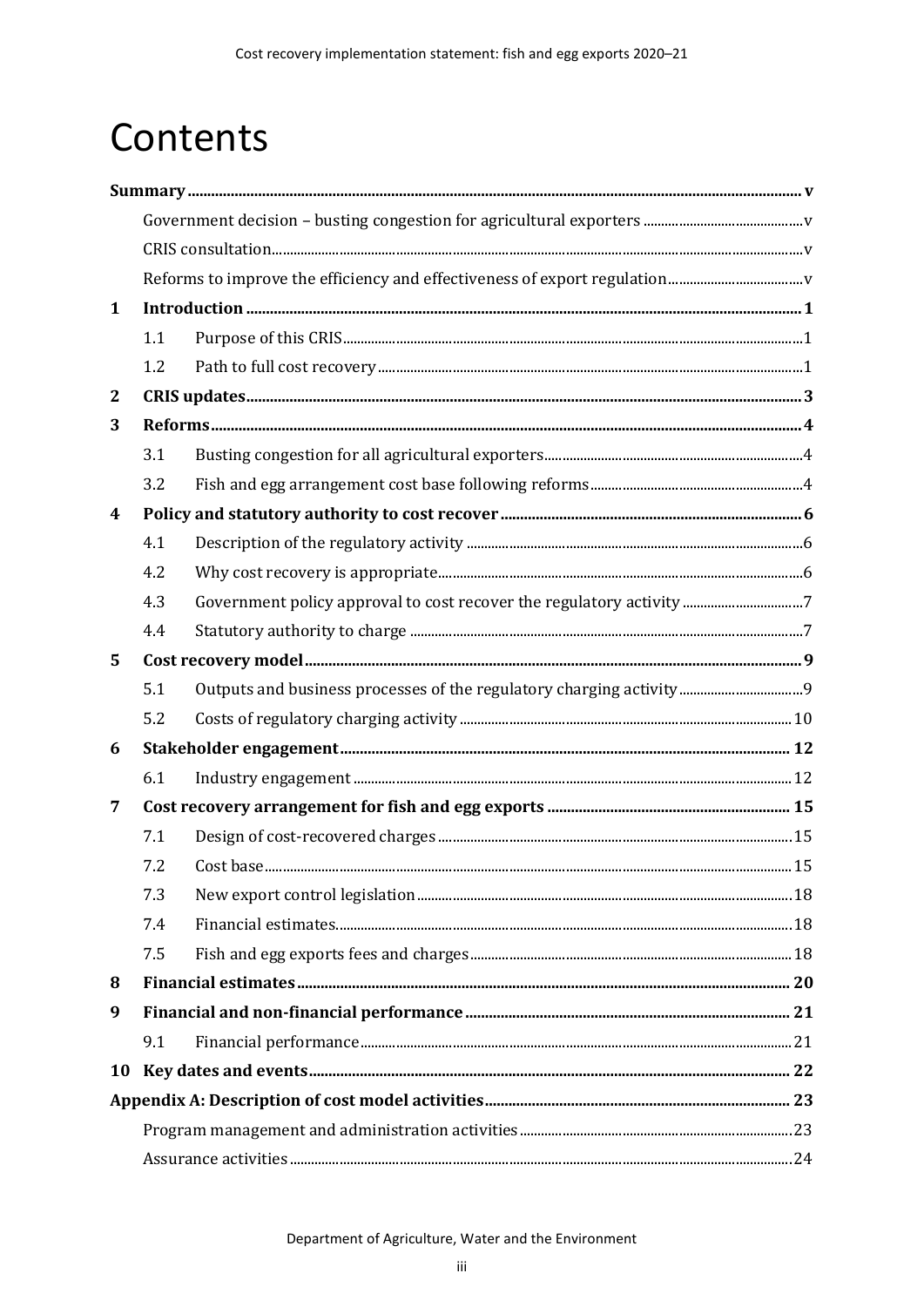| Appendix B: Summary of fish and egg export stakeholder feedback from 2019-20 |  |
|------------------------------------------------------------------------------|--|
|                                                                              |  |

## Tables

| Table 1 Fish and egg fees and charges for 2020-21 and illustrative prices for 2021-22 to 2023- |
|------------------------------------------------------------------------------------------------|
| Table 2 Fish and egg cost base with and without adjustments to expense and expected cost       |
| Table 3 Cost base for fish and egg export cost recovery arrangement, 2020-21 16                |
| Table 4 Cost type breakdown for fish and egg export cost recovery arrangement, 2020-21 16      |
|                                                                                                |
|                                                                                                |
| Table 7 Fees, charges and volumes for fish and egg export cost recovery arrangement, 2020-21   |
| Table 8 Financial estimates for fish and egg export cost recovery arrangement20                |
| Table 9 Financial performance for fish and egg export cost recovery arrangement, 2015-16 to    |
|                                                                                                |

## Figures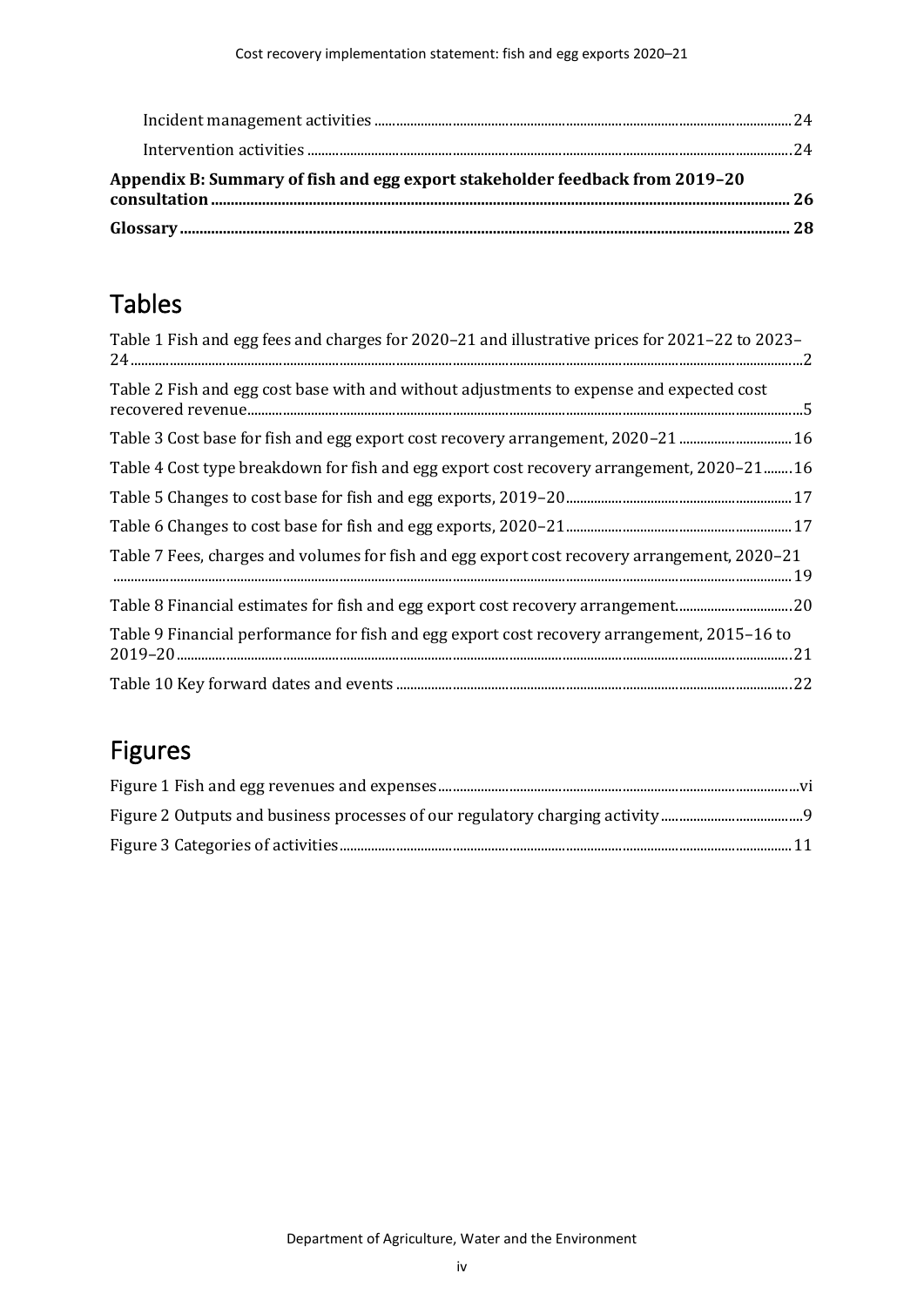# <span id="page-4-0"></span>Summary

This cost recovery implementation statement (CRIS) describes how the Department of Agriculture, Water and the Environment will:

- recover the costs of providing regulatory services to the fish and egg industry in 2020–21
- implement the government's decision to freeze fees and charges in the 2020–21 financial year
- implement the government's decision to return export cost recovery arrangements to full cost recovery by 2023–24.

## <span id="page-4-1"></span>**Government decision – busting congestion for agricultural exporters**

On 6 October 2020 the government announced its decision to freeze regulatory fees and charges in 2020–21 for exporters and then gradually return to full cost recovery by 2023–24. The announcement was part of the Busting Congestion for Agricultural Exporters package. This package also includes a series of reform projects and a significant IT investment measure.

In practical terms, the decision will result in fees and charges remaining at their current levels in 2020–21, with stepped increases from 2021–22 to 2023–24, to enable the fish and egg export cost recovery arrangement to fully recover the cost of delivering the regulatory activity.

## <span id="page-4-2"></span>**CRIS consultation**

The department had previously flagged a number of changes to the fish and egg export CRIS through an ongoing consultation process with impacted fish and egg export supply chain participants. As a result of this consultation and industry feedback, a number of changes to fees and charges, both in terms of charge points and charge amount, will be progressively made from 1 July 2021. We will consult with industry on these proposed during the first quarter.

This 2020–21 CRIS therefore describes the decision of government to freeze fees and charges. A separate 2121–22 CRIS, outlining proposed changes from 1 July 2021 will be released for consultation in the first quarter of 2021.

## <span id="page-4-3"></span>**Reforms to improve the efficiency and effectiveness of export regulation**

On 6 October 2020, the Australian Government announced a \$328 million investment to modernise Australia's export systems over 4 years.

The centrepiece of the package is a \$222.2 million plan to upgrade the ICT that underpins our export system. The package also includes a number of other measures that will streamline and simplify our business and make the essential export services that we provide more efficient and sustainable for the future. This marks a significant opportunity for our department to transform our business processes to become digitally preferred.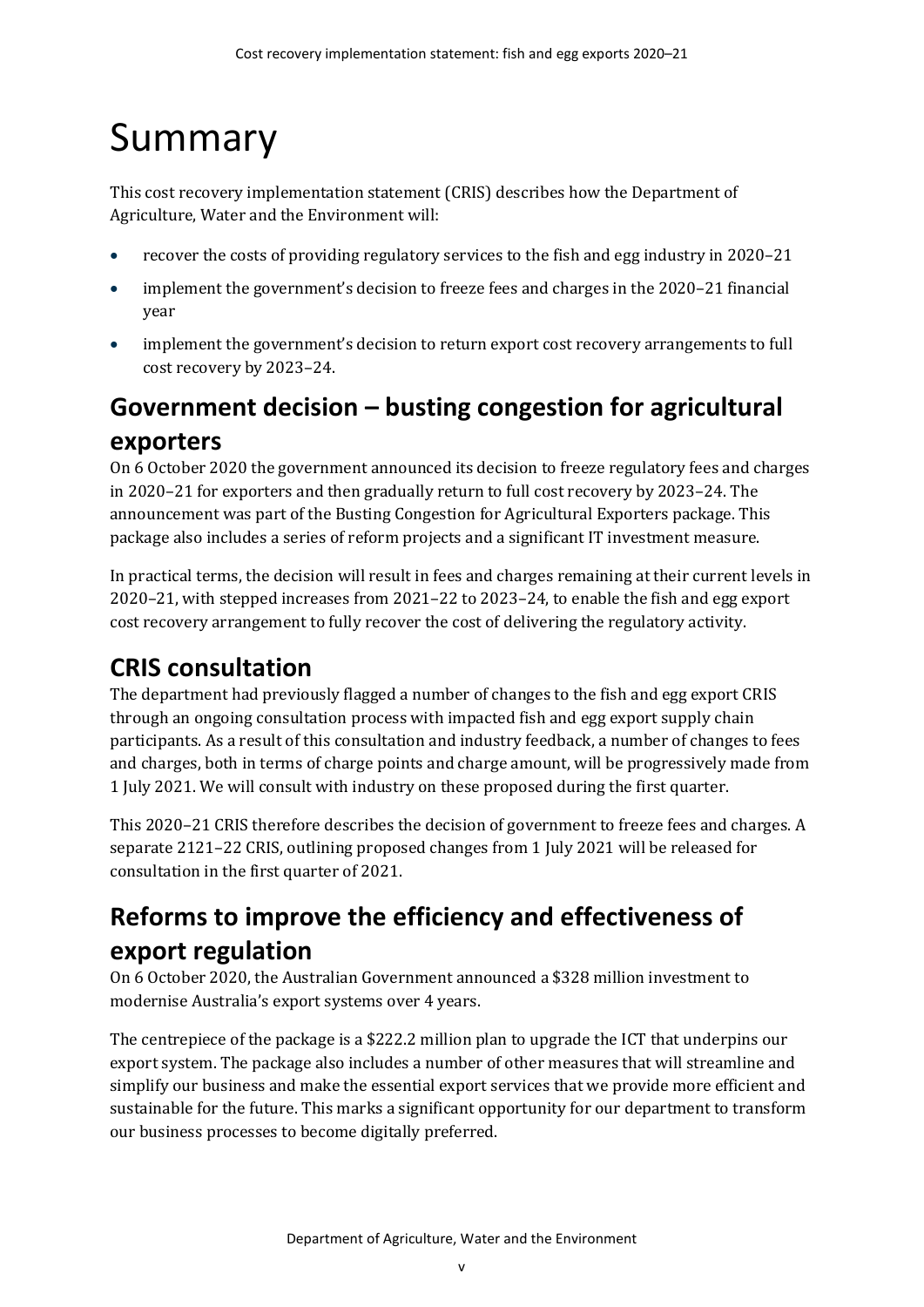These investments, both in ICT and in improvements to our business processes are aimed at making the export fish and egg system more effective and efficient. The outcomes of this work are expected to reduce the overall cost of delivering regulatory services to the fish and egg export industry, in addition to providing regulated entities the opportunity to reduce their interaction costs incurred in dealing with the department on regulatory matters. Changes in the department's cost of delivering regulatory activities will be reflected in the cost recovery arrangement.

When the department commenced consultation on cost recovery in 2018–19, the projected total cost of all export cost recovered arrangements in 2023–24 was \$163 million The direct impact of the reforms that are currently planned are estimated to reduce this future cost to \$142 million across all export cost recovered arrangements. This equates to a \$21 million reduction in costs.

[Figure 1](#page-5-0) shows the projected expense and portion of cost recovered revenue for the fish and egg cost recovery arrangement.



#### <span id="page-5-0"></span>**Figure 1 Fish and egg revenues and expenses**

**a** Actuals.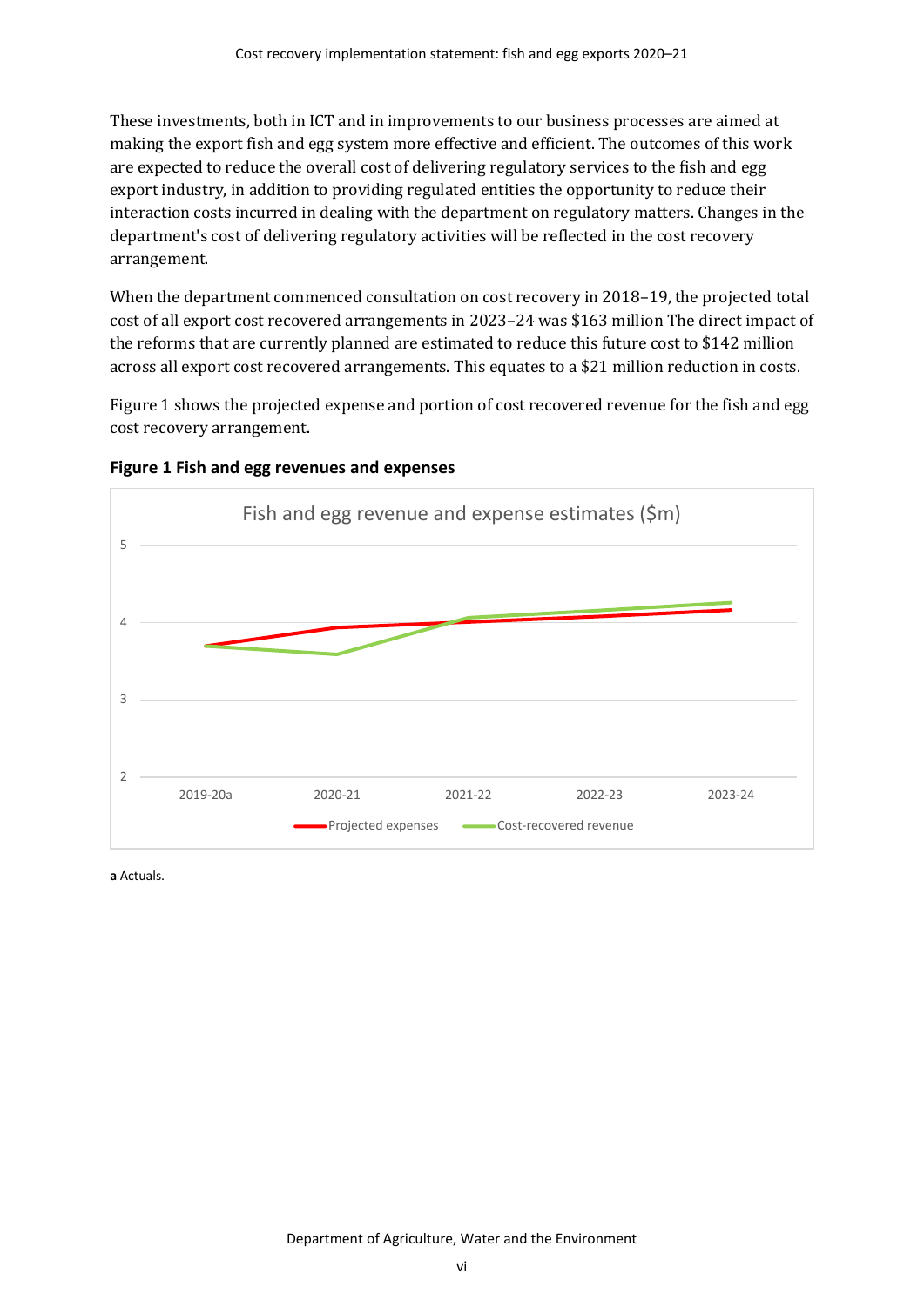# <span id="page-6-0"></span>1 Introduction

## <span id="page-6-1"></span>**1.1 Purpose of this CRIS**

This CRIS details the cost base and pricing structure for the fish and egg export cost recovery arrangement and incorporates the impacts of the Busting Congestion for Agricultural Exporters package and the More Efficient and Sustainable Export Regulation measure announced in the 2020–21 Federal Budget.

The government is investing in modernising and reforming export regulatory services which will impact the cost base over time for all export cost recovery arrangements. Agriculture and food exporters and producers will be assisted through the modernisation and reform process with a freeze in fees and charges in 2020–21, and gradual increases from 2021–22 to 2023–24. The Australian Government has committed \$71.1 improve the financial sustainability of export certification services by returning to full cost recovery of these services over time. A stepped return to full recovery will enable reforms to be rolled out while maintaining existing systems.

The key purpose of this CRIS is to:

- Baseline the fish and egg export cost recovery arrangement expense for the regulatory activity against which progress of these reforms can be measured and changes transparently explained.
- Describe the freeze in fees and charges in 2020–21, and stepped increases from 2021–22 through to 2023–24.

An updated CRIS will be released for consultation in the first quarter of 2021 and updated annually. The annual CRIS will provide a summary of the previous year's financial performance, and description of deviations from forecast, provide an update of forward year cost base expectations and any consequential changes to charges required to ensure the arrangement remains financially balanced.

This methodology will provide a transparent description of the impact of the reforms and a record of changes to the cost base that will be able to be tracked over time.

This CRIS describes the impact of government decisions on charges as they were outlined in the previous 2015 CRIS. The proposed charging options and cost allocation approaches discussed in previous consultation have not been included in this CRIS – but will be considered in the next CRIS update. A subsequent CRIS update in 2021–22 will also reprofile demand for services and reflect the impact of reforms (further detail on likely changes to charging are detailed in [section](#page-8-0) 2).

## <span id="page-6-2"></span>**1.2 Path to full cost recovery**

The government is freezing fees and charges for 2020–21 at current prices. From 2021–22, prices will be gradually increased to return all arrangements to full cost recovery in 2023–24.

The government is investing \$71.1 million over 3 years from 2020–21 to maintain essential export regulatory services across all export cost recovered arrangements while prices are gradually increased. This is part of a \$328 million investment over 4 years from 2020–21 that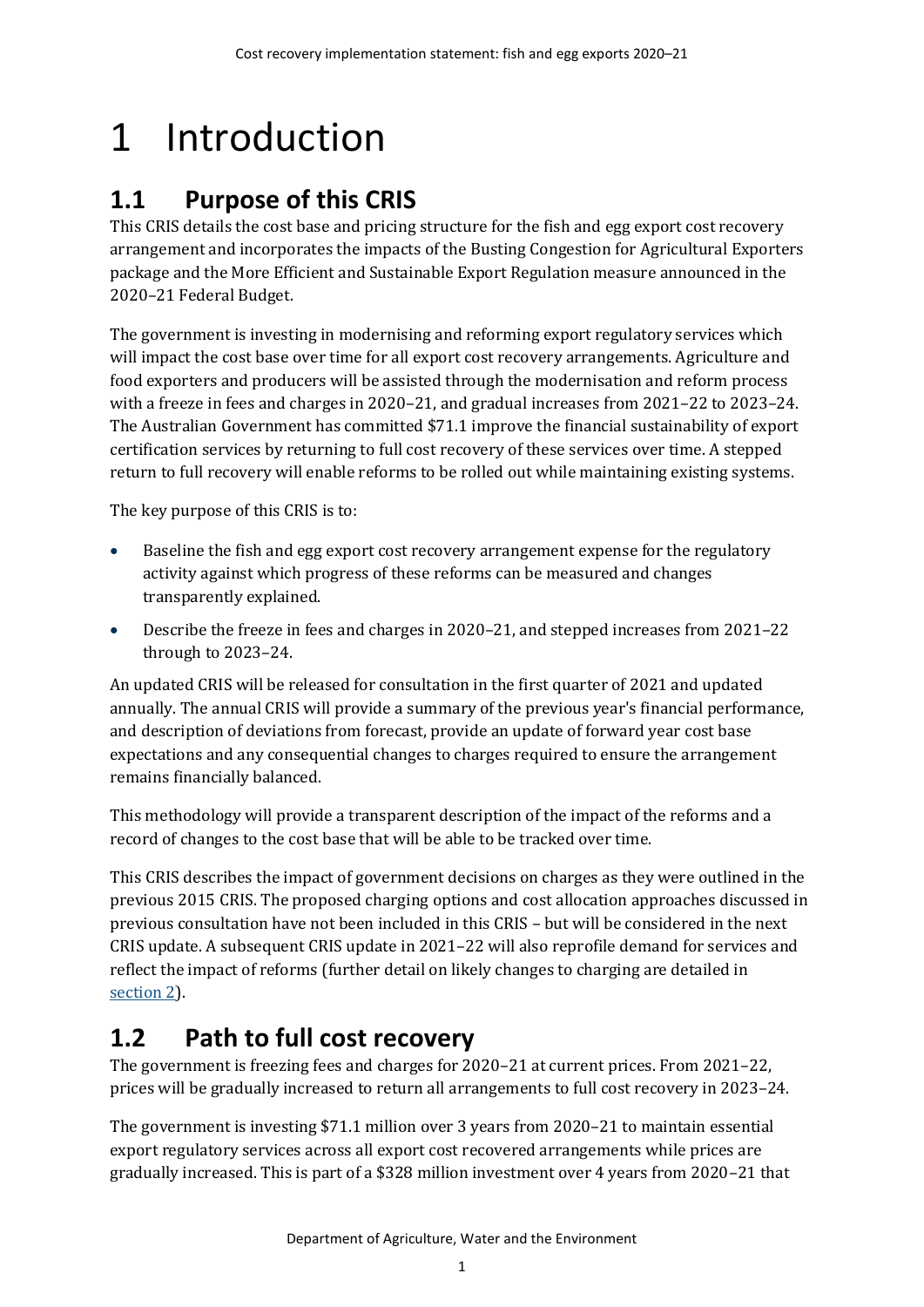also includes reforms to deliver an estimated annual cost reduction of \$21.4 million from 2023– 24 across all export cost recovered arrangements.

The impact of these decisions on fish and egg export cost recovery from 2020–21 to 2023–24 is shown in [Table 1.](#page-7-0) The fees and charges are notional only, illustrating the gradual increase of prices supported by the government decisions if no changes are made to the way the department charges for regulatory activity.

Changes to charging from 1 July 2021 will be described in a separate 2021–22 CRIS to be released for public consultation in the first quarter of 2021.

| Charge                                    | Unit                          | 2020-21<br>$(s)$ | 2021-22<br>$(s)$ | 2022-23<br>$($)$ | 2023-24<br>$($)$ |
|-------------------------------------------|-------------------------------|------------------|------------------|------------------|------------------|
| <b>Charges</b>                            |                               |                  |                  |                  |                  |
| Storage establishment - seafood           | Annual                        | 1,835            | 2,050            | 2,087            | 2,129            |
| Vessel (preparation not direct<br>export) | Annual                        | 1,223            | 1,366            | 1,391            | 1,419            |
| Vessel (preparation direct export)        | Annual                        | 2,446            | 2,732            | 2,782            | 2,838            |
| Land establishment - live only            | Annual                        | 1,223            | 1,366            | 1,391            | 1,419            |
| Land establishment - processing           | Annual                        | 2,446            | 2,732            | 2,782            | 2,838            |
| Egg establishment                         | Annual                        | 1,835            | 2,050            | 2,087            | 2,129            |
| Electronic permit - fish                  | Per document                  | 27               | 31               | 31               | 32               |
| Electronic health certificate - fish      | Per document                  | 27               | 31               | 31               | 32               |
| Electronic permit - egg                   | Per document                  | 27               | 31               | 31               | 32               |
| Electronic health certificate - egg       | Per document                  | 27               | 31               | 31               | 32               |
| Registration application                  | Per application               | 600              | 671              | 683              | 696              |
| <b>Fee-for-service</b>                    |                               |                  |                  |                  |                  |
| Inspection                                | Per quarter hour              | 50               | 56               | 57               | 58               |
| Audit                                     | Per quarter hour              | 50               | 56               | 57               | 58               |
| Electronic health certificates            | Per document                  | 6                | 7                | 7                | 7                |
| Electronic permit                         | Per document                  | 6                | 7                | 7                | 7                |
| Manual health certificates                | Per document                  | 100              | 112              | 114              | 116              |
| Manual permit                             | Per document                  | 100              | 112              | 114              | 116              |
| Replacement certificate                   | Per document                  | 500              | 559              | 569              | 580              |
| Organics <sup>a</sup>                     |                               |                  |                  |                  |                  |
| Organic certifying organisation           | Annual (charged<br>quarterly) | 7,500            | 8,376            | 8,529            | 8,700            |

<span id="page-7-0"></span>

| Table 1 Fish and egg fees and charges for 2020–21 and illustrative prices for 2021–22 to |  |
|------------------------------------------------------------------------------------------|--|
| $2023 - 24$                                                                              |  |

**a** Organic certifiers support a small number of exporters in all of the export arrangements (excluding Live Animal Exports) and therefore the expense has been reflected in each CRIS.

Note: Forward year prices shown are for illustrative purposes only. The 2021–22 CRIS will describe the changes to fees and charges for 2021–22 to 2023–24.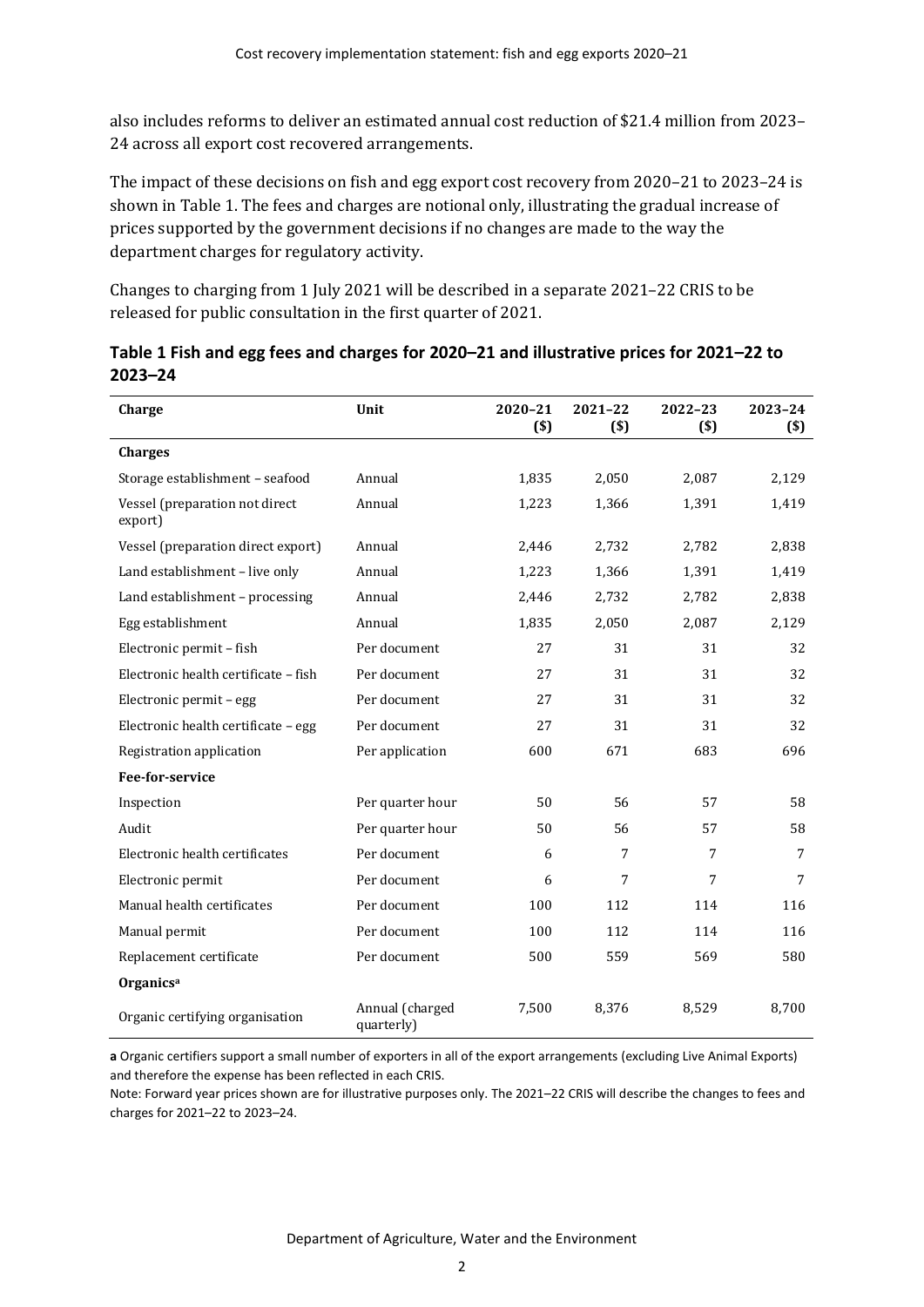# <span id="page-8-0"></span>2 CRIS updates

In accordance with the Australian Government Cost Recovery Guidelines (CRGs), the fish and egg exports CRIS will be updated annually to report on financial and non-financial performance and revised 4-year forecasts. This annual update will provide an opportunity to measure progress of the reforms as they become quantifiable and to account for any external factors, for example, projected demand for activity.

The department will also report in–year financial performance within the CRIS, periodically reporting performance against the CRIS and explaining any variances. This will provide transparency in reporting for all exporters.

There may be other significant developments warranting a broader review of the cost base or charges. These could include:

- Changes to the regulatory settings of the arrangement, for example through a government policy change or the introduction of new systems or infrastructure.
- Changes to demand for regulatory activity, for example, due to a large part of industry changing its business model or significant change in terms of trade.

Where a CRIS update reveals that the existing fee or charge structure no longer meets the financial or regulatory requirements of the arrangement, the department may propose revised fees and charges. In this circumstance, the CRIS update will be the first step in consultation on changes to prices, followed by opportunities for stakeholder engagement.

This CRIS describes the impact of the busting congestion package has on the meat export cost recovery arrangement. It does not include the price changes proposed during the 2019–20 consultations.

Changes that were proposed during previous industry consultation are expected to feature again in an updated CRIS in the first quarter of 2021. These include:

- Charging a document fee for the assessment of requests to amend or resubmit documents. This charge point would allow us to recover the reasonable costs of exporters amending or re-submitting documents. By recovering these costs and ensuring that those causing this expense are appropriately charged for it, we aim to reduce re-work and incentivise exporters to submit suitably completed documents.
- Charging a single multicommodity standard audit rate across all export cost recovery arrangements to reflect the multiskilled workforce and simplify arrangements for industry.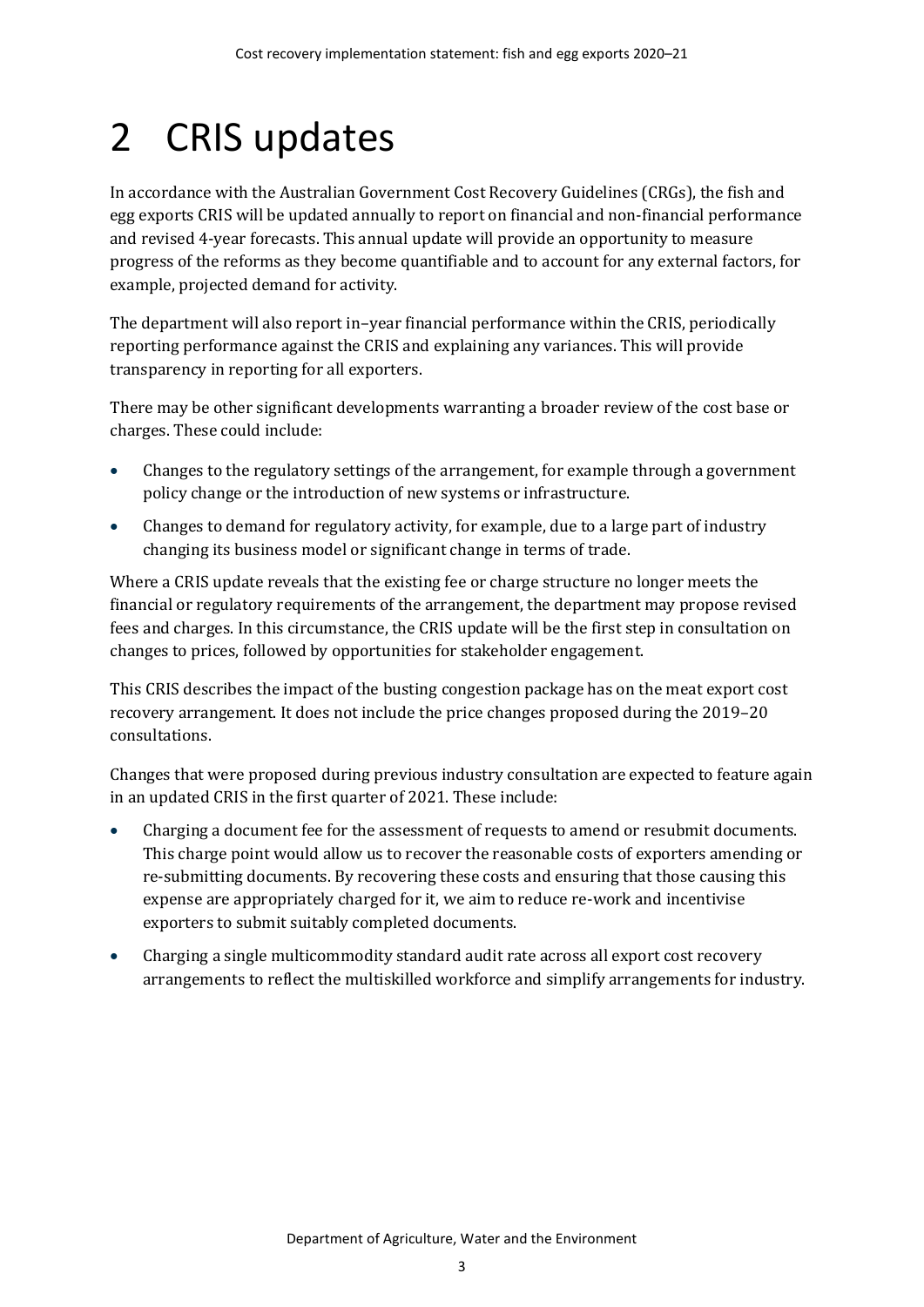# <span id="page-9-0"></span>3 Reforms

## <span id="page-9-1"></span>**3.1 Busting congestion for all agricultural exporters**

The Australian Government announced the Busting Congestion for Agricultural Exporters package in the 2020–21 Budget which includes reforms to slash unnecessary red tape to get products to export markets faster and support jobs in rural and remote Australia.

The package, worth over \$328 million over 4 years from 2020–21, includes the following measures that are relevant to this CRIS.

### **3.1.1 Digital services to take farmers to markets**

The centrepiece of the reform package is the Digital Services to Take Farmers to Markets measure, which will invest \$222 million to modernise Australia's agricultural export systems by slashing red-tape and improving regulation and service delivery for our producers and exporters. This measure will transition our systems online and provide a single portal for transactions between exporters and government, streamlining processes for exporters and helping them experience faster and more cost-effective services.

### **3.1.2 Improving regulation post–COVID-19**

The Improving Regulation Post–COVID-19 measure will capitalise on new ways of working that were developed during the government's response to COVID-19.

The measure includes:

- Working with trading partners and international standard setting organisations to embed, where appropriate, alternative regulatory approaches such as technology supported auditing, and to promote wider utilisation of e-certification.
- Assignment of dedicated case managers to support new agriculture exporters, including seafood, grains, dairy and NPGs, to allow them to navigate and meet regulatory requirements to get on the front foot to enter markets. Support existing exporters to expand and diversify their market opportunities by assisting them to more easily navigate export regulatory processes for example registration process (\$3.7 million over two years).
- Capacity to develop and implement a risk based, targeted, approach to the regulation of the live animal and seafood export industries that supports compliant exporters and focuses on non-compliant operators (\$2.3 million over two years). The initiatives will consider increased use of new technologies including for on-vessel. Key to the successful deployment of technology will be the collaborative development of feasible options between the department, industry bodies and individual operators.

## <span id="page-9-2"></span>**3.2 Fish and egg arrangement cost base following reforms**

These reforms are an opportunity for government and industry to work in partnership to lower the cost base of export arrangements. While specific savings have not been identified for this arrangement, it is anticipated there will be benefits that may be quantified in the future. This will require an iterative approach to manage the cost base over the forward estimates. We will work with industry to achieve these outcomes.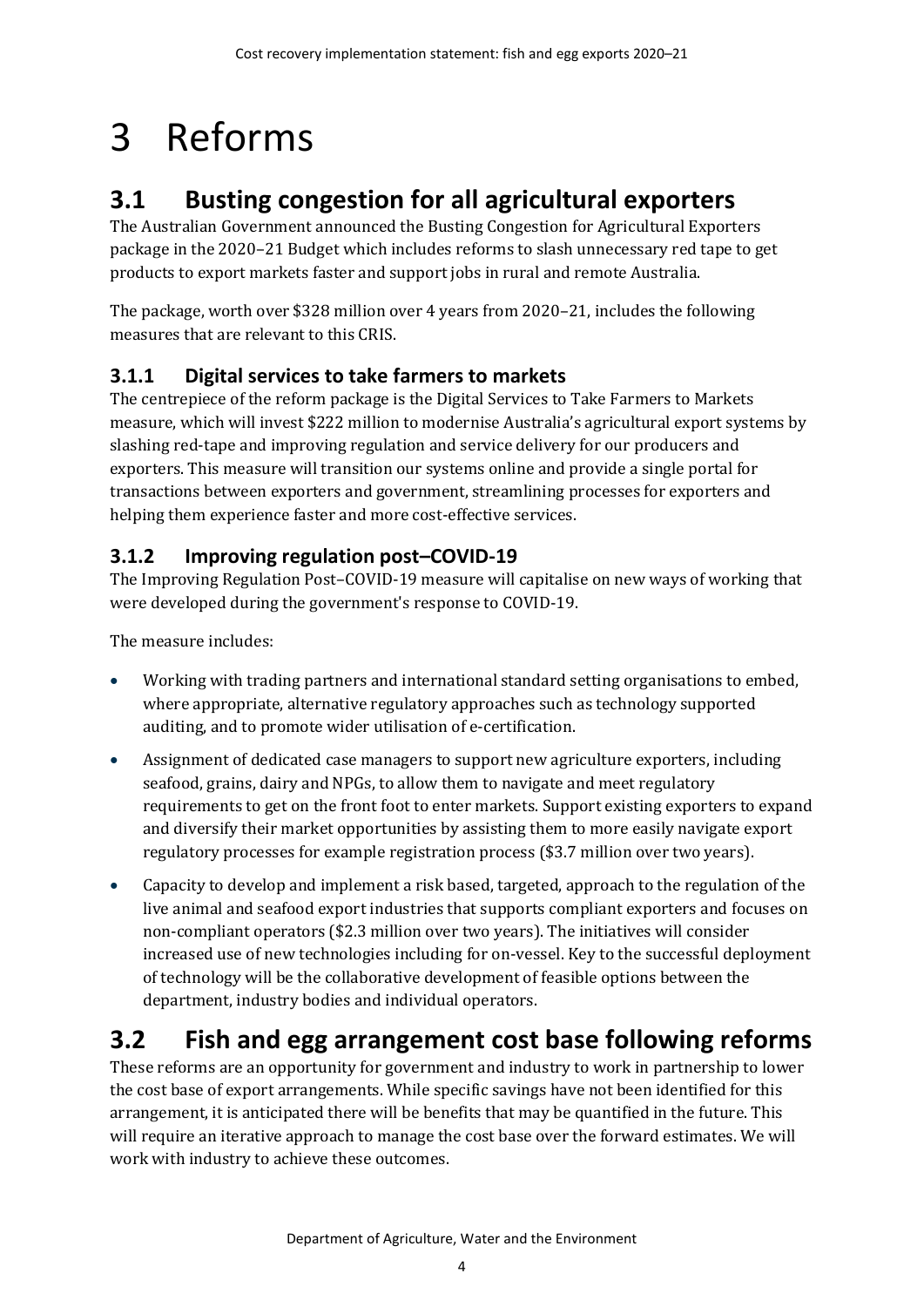[Table 2](#page-10-0) shows the cost base with and without adjustments to expense and forecast revenue for the fish and egg arrangement and it describes:

- the cost base per the draft CRIS from the 2019–20 consultation
- adjustments to that cost base from the busting congestion package.

#### <span id="page-10-0"></span>**Table 2 Fish and egg cost base with and without adjustments to expense and expected cost recovered revenue**

| <b>Expense base</b>                                | $2020 - 21$ (\$) | $2021 - 22$ (\$) | $2022 - 23$ (\$) | $2023 - 24$ (\$) |
|----------------------------------------------------|------------------|------------------|------------------|------------------|
| Expenses - no adjustment                           | 3.937.361        | 4.009.565        | 4,082,972        | 4,164,607        |
| Total cost reduction from<br>adjustments           | n/a              | thd              | thd              | tbd              |
| Expected expenses after<br>adjustments             | 3,937,361        | 4,009,565        | 4,082,972        | 4,164,607        |
| Revenue from cost recovered<br>regulatory services | 3,590,477        | 4,066,232        | 4,158,991        | 4,260,359        |
| Total revenues                                     | 3,590,477        | 4.066.232        | 4,158,991        | 4,260,359        |
| Expenses less revenues                             | 346,884          | (56, 667)        | (76, 019)        | (95, 752)        |

**n/a** Not applicable. **tbd** to be determined.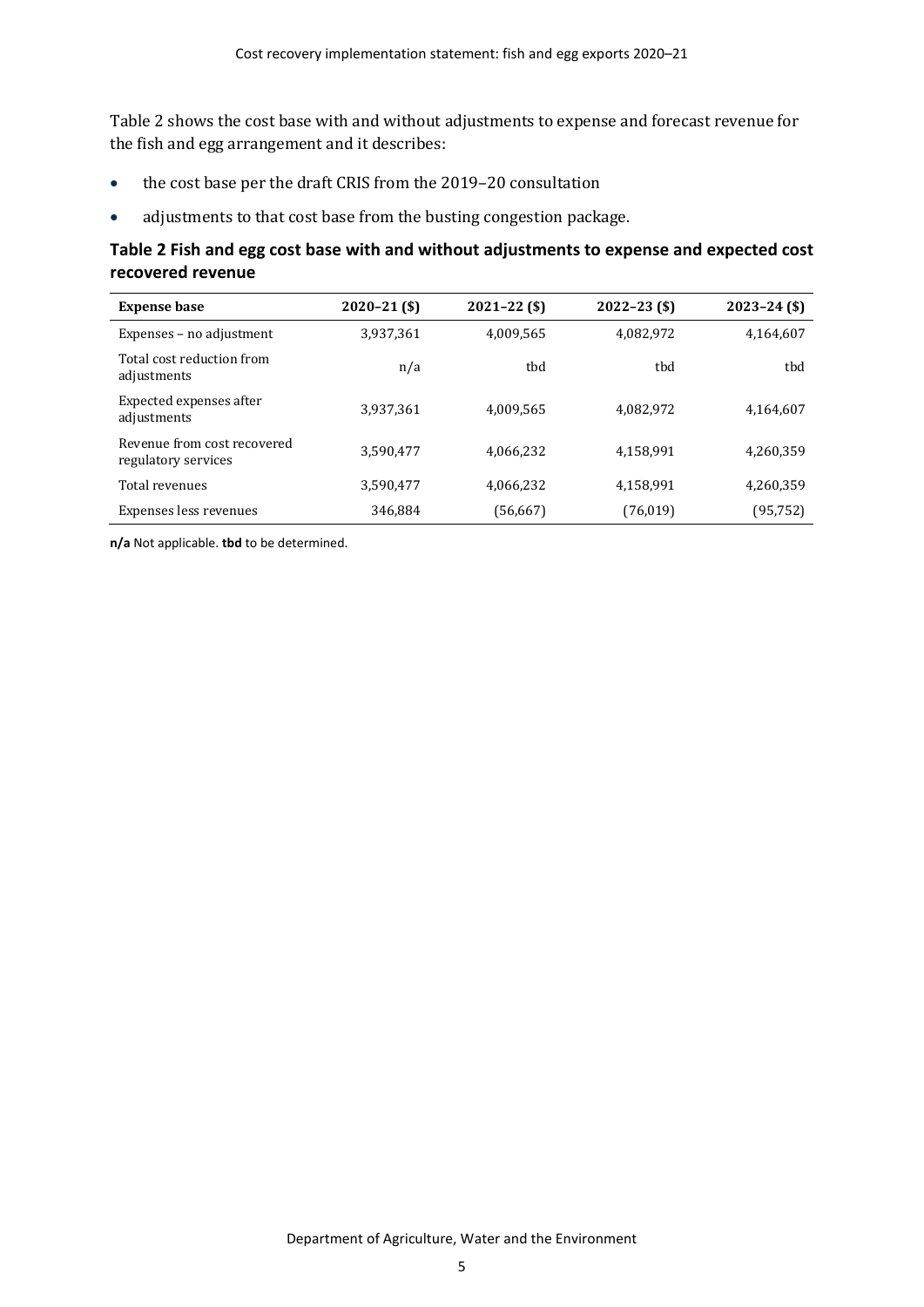# <span id="page-11-0"></span>4 Policy and statutory authority to cost recover

Under the Australian Government charging framework (charging framework), cost recovery requires both policy approval and statutory authority. The following sections provide information on government approval of regulatory charging for export regulatory activities and the legislation that enables the department to collect fees and charges.

## <span id="page-11-1"></span>**4.1 Description of the regulatory activity**

Agriculture, food and fibre exports are regulated in accordance with *Export Control Act 1982* and associated legislative framework (for more information see [section 4.4\)](#page-12-1).

To certify a product's compliance with Australia's export requirements and the importing country requirements, we undertake a range of activities, including:

- Developing, implementing and monitoring of operational policy and systems that ensure compliance with Australian export controls and any importing country requirements. These activities serve to maintain the eligibility of commodities for export from Australia and to protect and promote Australia's reputation for premium agricultural goods, while maintaining existing and seeking increased market access opportunities.
- Providing inspection, auditing, and enforcement activities to ensure that the production, storage, handling and transportation of fish and egg products intended for export comply with the conditions of the Australian export controls and any additional requirements imposed by an importing country.
- Issuing permits, export certification and other documentation necessary to confirm compliance with the Australian export controls and any additional importing country requirements.
- Managing quota allocation and quota certification to enable exporters to access tariff rate concessions offered under trade agreements.
- Providing support through our overseas counsellors relating to detained consignments, government certification and other issues which result in goods being held at the border.
- Provide scientific and technical advice to improve, maintain or restore market access and to demonstrate adherence to export requirements.
- Enforcing regulation of certified organic goods exported from Australia.

For more information, se[e Export goods controlled by the department.](https://www.agriculture.gov.au/export/controlled-goods)

## <span id="page-11-2"></span>**4.2 Why cost recovery is appropriate**

Cost recovery (regulatory charging) falls within the Australian Government's broader charging framework. Other charges in this framework include commercial charges and resource charges. The type of charge is determined by the characteristics of the activities as described in the charging framework. This provides the overarching framework under which government entities must design, implement and review cost recovery.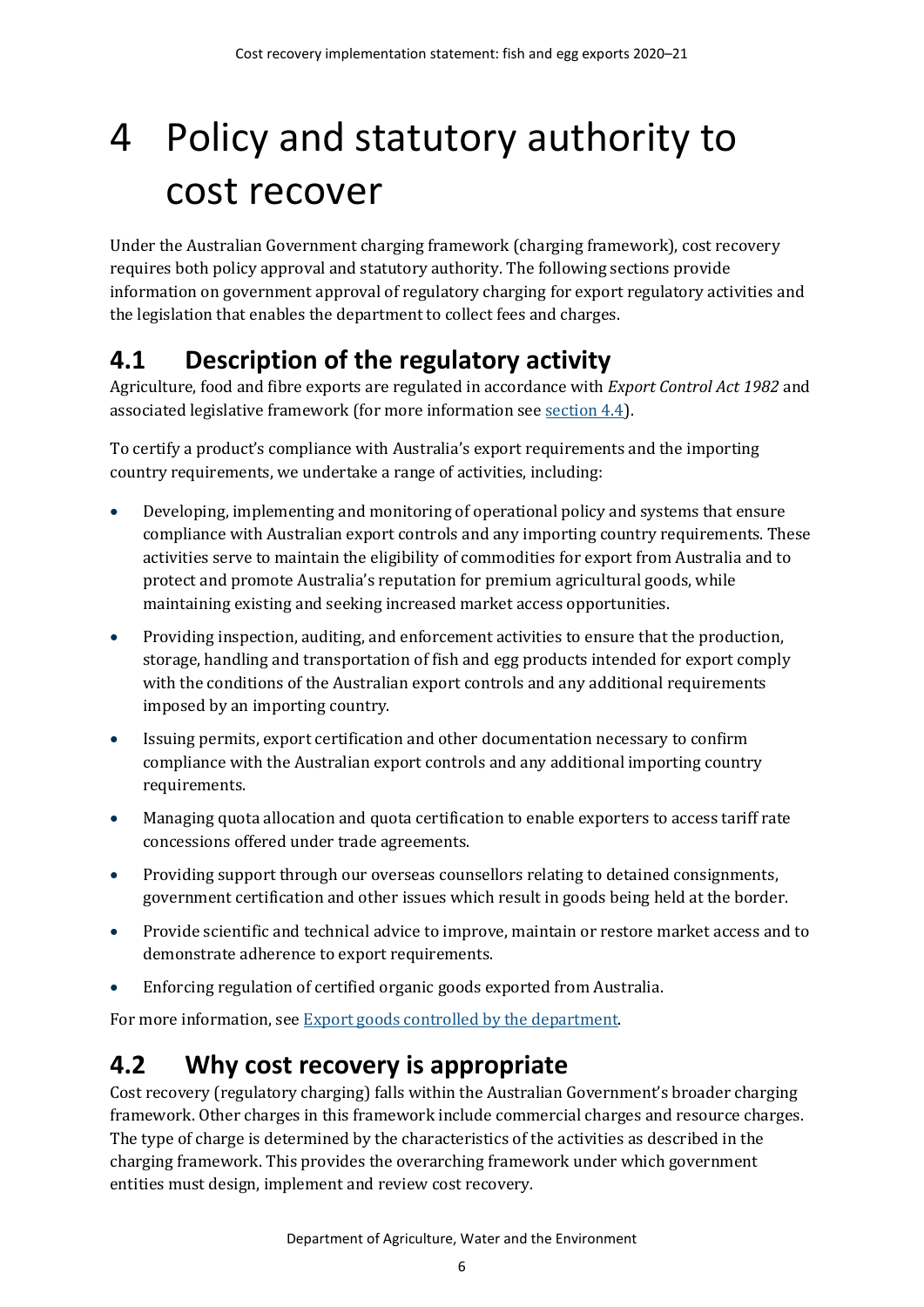Regulatory charging is appropriate because export regulatory activity is provided to a clearly identifiable group – individuals and organisations that participate in the agriculture, food and fibre export supply chain. If it were not for the business activities of these groups, the regulatory activities would not be required.

There are additional benefits to funding export regulation through regulatory charging. When a business pays for the activities it receives, the government has an obligation to justify the prices it charges. Regulatory charging also raises the awareness of regulated entities of how much a regulated activity cost.

For these reasons, the government has determined regulatory charging to be the most appropriate mechanism for funding export regulatory activities. We have updated regulatory charging of export regulatory activities, consistent with the charging framework.

## <span id="page-12-0"></span>**4.3 Government policy approval to cost recover the regulatory activity**

Policy authority for regulatory charging for export regulatory activities was reaffirmed in the 2020–21 Budget when the government announced the Busting Congestion for Agricultural Exporters package. The package sets out a period of partial cost recovery from 2020–21 to 2023–24 before a return to full cost recovery by 2023–24, while a series of reforms to improve efficiency and lower costs are implemented.

### <span id="page-12-1"></span>**4.4 Statutory authority to charge**

Fees and levies for export regulatory activities are recovered under separate statutory authority.

### **4.4.1 Cost recovery fees**

Section 25 of the *Export Control Act 1982* provides the power to impose fees in relation to a range of export activities and with administering certain quotas. The specific amounts are set out in the Export Control (Fees) Order 2015.

The *Australian Meat and Live-stock Industry Act 1997* and subordinate legislation provides the power to impose fees in relation to an application for an export meat licence.

Amendments to, or new, subordinate legislation provide authority for the fees detailed in this CRIS to be established. These and other delegated instruments include descriptions of the charging points.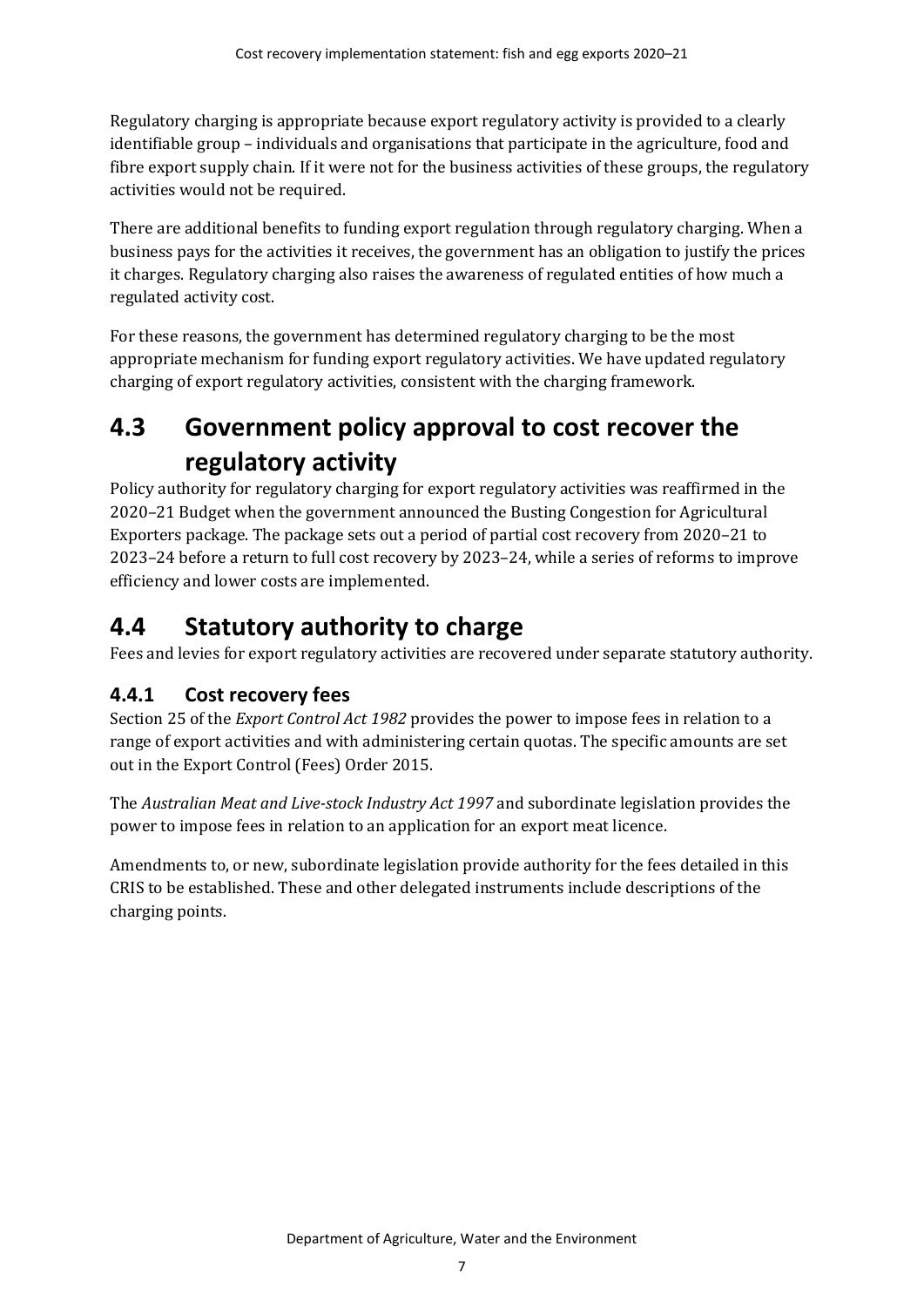#### **4.4.2 Cost recovery levies**

Cost recovery levies as described in the Australian Government Cost Recovery Guidelines (CRGs) are implemented for export regulatory activity through charging legislation. The following Acts and subordinate legislation include descriptions of the charging points:

- *Export Charges (Collections) Act 2015*
- *Export Charges (Imposition Customs) Act 2015*
- *Export Charges (Imposition Excise) Act 2015*
- *Export Charges (Imposition General) Act 2015*
- Export Charges (Imposition General) Regulation 2015
- Export Charges (Imposition Customs) Regulation 2015
- Export Control (Fees) Order 2015

#### **4.4.3 New legislative framework**

The *Export Control Act 2020* commences 28 March 2021, consolidating export functions from the *Export Control Act 1982* and *Australian Meat and Live-stock Industry Act 1997* into a new legislative framework. The new legislative framework will be more relevant, responsive, and efficient for exporters, farmers and other primary producers. The export framework will continue to provide strong regulation, while removing duplication and ensuring consistency across commodities where possible. The new legislation supports existing policy, while providing flexibility for different approaches to the regulation of exports in the future.

No changes to the cost base have been identified at this time because of the implementation of the new legislative framework, but changes to our regulatory approach could affect cost recovery. Any impacts will be reviewed when or if changes are implemented and incorporated in an updated CRIS as appropriate.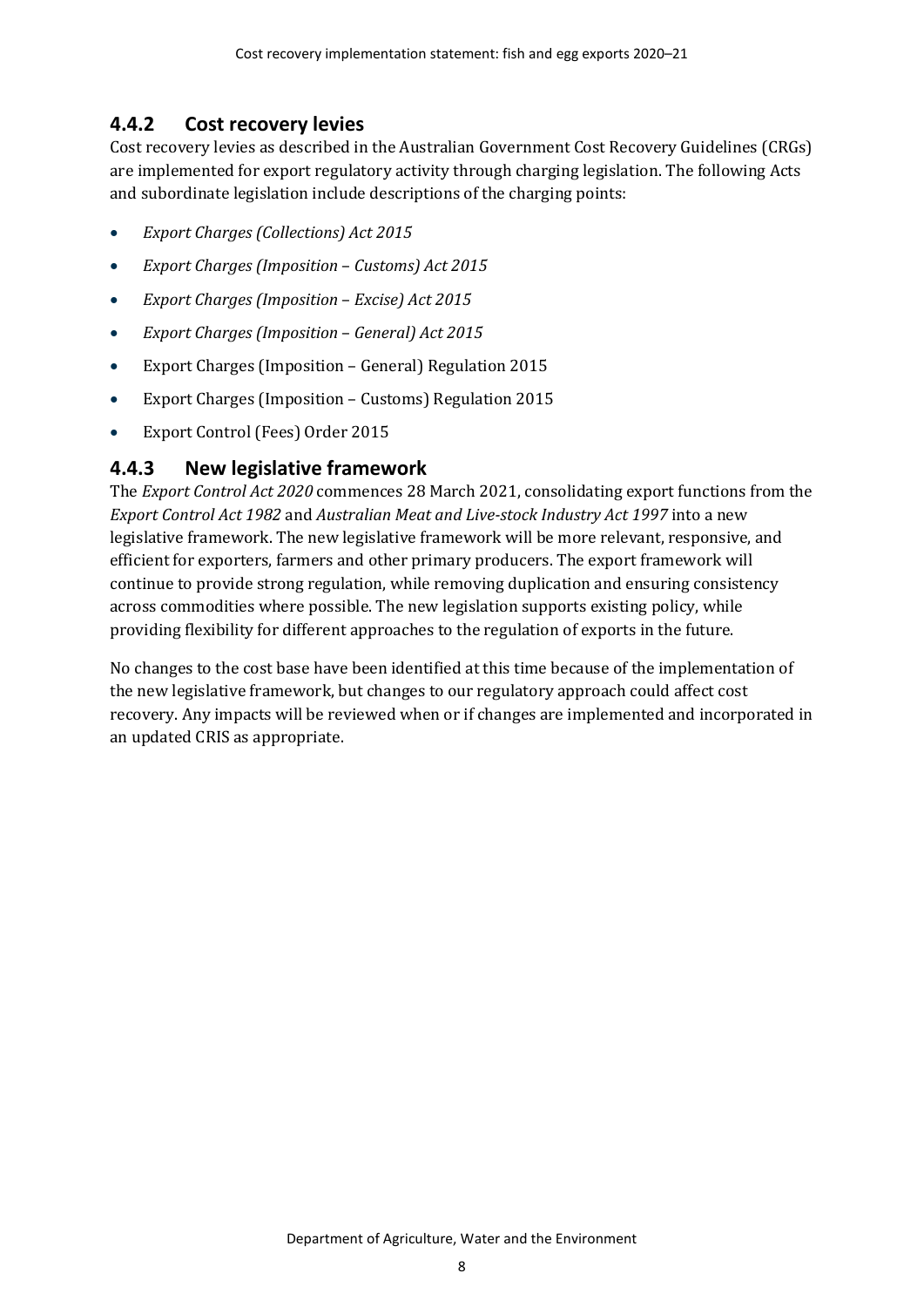# <span id="page-14-0"></span>5 Cost recovery model

## <span id="page-14-1"></span>**5.1 Outputs and business processes of the regulatory charging activity**

The key policy objectives for our cost recovery arrangements are to:

- safeguard Australia's animal and plant health status to maintain overseas markets and protect the economy and environment from the impact of exotic pests and diseases, through risk assessment, inspection and certification, and the implementation of emergency response arrangements for Australian agricultural, food and fibre industries.
- support more sustainable, productive, internationally competitive and profitable Australian agricultural, food and fibre industries through policies and initiatives that promote better resource management practices, innovation, self-reliance and improved market access.

Our cost recovery arrangements describe how we use resources (such as people, IT, property and equipment) to undertake business processes (regulatory activities), which enable us to provide outputs that meet our policy objectives [\(Figure 2\)](#page-14-2).

| <b>Resources</b>                                                                                                                                                                                                                                               | <b>Business processes</b><br>(regulatory activity)                                                                                                                                                                                                                                                                                          | <b>Outputs</b>                                                                                                           |
|----------------------------------------------------------------------------------------------------------------------------------------------------------------------------------------------------------------------------------------------------------------|---------------------------------------------------------------------------------------------------------------------------------------------------------------------------------------------------------------------------------------------------------------------------------------------------------------------------------------------|--------------------------------------------------------------------------------------------------------------------------|
| • Human resources<br>• Information system<br>resources<br>• Properties<br>• Equipment<br>• Telecommunication systems<br>• Other tangible resources<br>such as fleet vehicles and<br>equipment<br>• Other intangible resources<br>such as intellectual property | • Workforce and business<br>management<br>• Business systems<br>administration<br>• Stakeholder engagement<br>• Policy and instructional<br>material<br>• Business improvement<br>• Risk management<br>• Verification<br>· Incident management<br>• Investigation support<br>• Corrective action<br>• Inspection<br>• Assessment<br>• Audit | • Annual registration<br>• Export documentation<br>• Licence<br>• Application<br>• Inspection<br>• Assessment<br>• Audit |

#### <span id="page-14-2"></span>**Figure 2 Outputs and business processes of our regulatory charging activity**

The processes listed in [Figure 2](#page-14-2) are described in  $\Delta$  Appendix  $\Delta$  and are grouped into 4 categories of activities:

- 1) Program management and administration administrative activities that support and deliver our export regulatory activity commitments.
- 2) Assurance activities that mitigate risks to collective user groups by assessing departmental controls of systems and processes to ensure they operate in accordance with their intended design.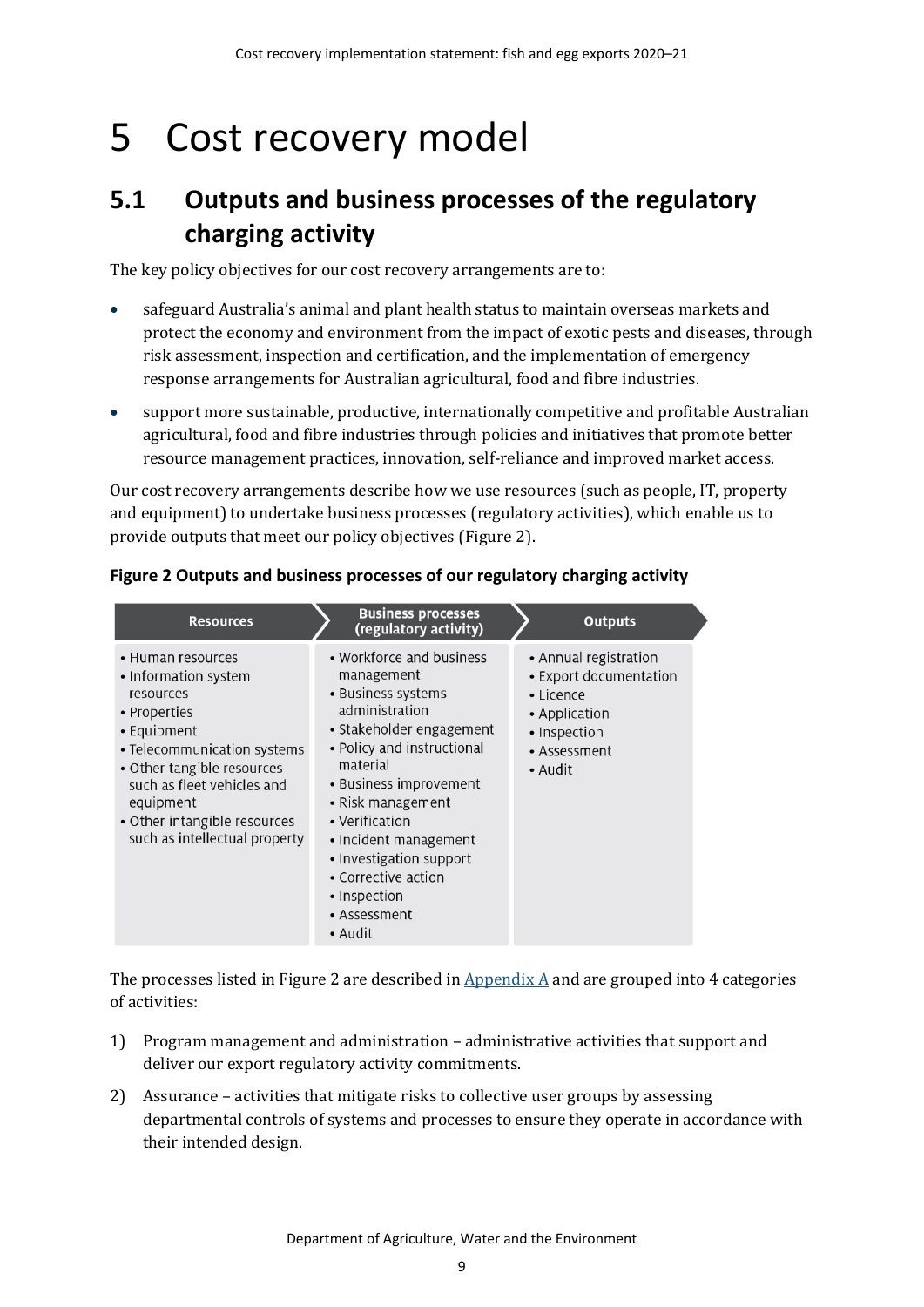- 3) Incident management activities that respond to incidents concerning alleged breaches of Australian regulation or international import conditions.
- 4) Intervention activities provided directly to an individual, business or organisation to meet export regulatory activity requirements.

## <span id="page-15-0"></span>**5.2 Costs of regulatory charging activity**

### **5.2.1 Cost allocation process**

To determine the cost of regulatory activities, we use an activity-based costing (ABC) system. The ABC cost allocation methodology reflects costs incurred through usage of regulatory activities, providing a transparent allocation of costs while also being efficient and effective to administer.

The 2 expense categories are:

- 1) Direct expenses these can be directly attributed to the provision of an activity, for example, inspections. They comprise of staff salaries and supplier costs including direct capital expenses.
- 2) Indirect expenses these are not directly linked to an activity provided by us. Indirect expenses include corporate employee salaries and overheads such as information technology, finance, human resources costs, and indirect capital expenses.

The cost allocation process apportions the costs of support functions (indirect expense) and direct expense to the processes/activities defined in  $Appendix A$ . We include indirect expenses in the cost base to reflect the systems and processes that exist to help with efficient administration, which the cost-recovered arrangements benefit from. This is the same methodology employed for allocation of indirect costs to appropriated activities, in line with our cost allocation policy.

The ABC system allocates costs in a staged approach:

- 1) Indirect costs such as property, finance, information technology, human resources and divisional executives are allocated to direct cost centres using a cost driver which estimates the relative usage of each of the corporate services. Cost drivers for corporate services include:
	- a) Workpoints distributes costs based on space occupied, with the workpoint count reflecting the space where a person may be able to work.
	- b) FTE distributes costs based on each programme's full-time equivalent staff numbers.
	- c) PC count/IT assets distributes costs based on the number of IT assets in a program.
	- d) Transactions distributes costs based on the number of transactions incurred over a period. This driver is used to allocate expenses related to the functions of accounts receivable and accounts payable.
	- e) Headcount allocates costs based on the number of staff that a program area has as a proportion of the number of staff that are on the department's total staff.
	- f) Custom drivers allocate costs to specific cost centres, primarily based on usage for shared program resources.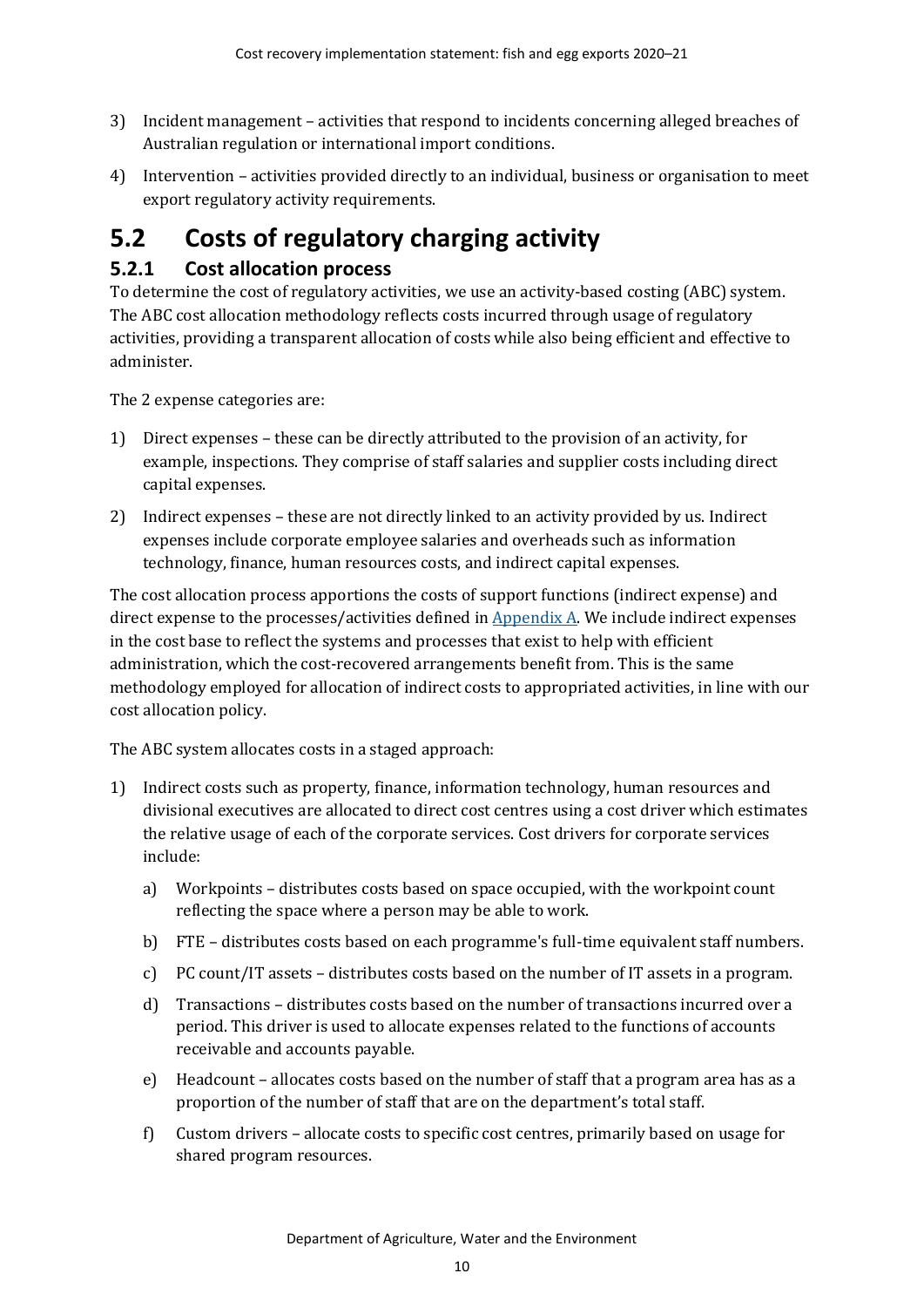- 2) Cost drivers are reviewed on an annual basis, or as required. Changes to cost drivers are substantiated through effort or other data.
- 3) Direct costs (including the indirect costs allocated in step 1) are allocated to the activity and cost-recovered arrangements that best reflects the activity undertaken. Time recording systems allow the accurate allocation of effort to specific activities and arrangements, particularly to intervention activities.
- 4) The primary variable used in the allocation of costs to activities is effort. As a result, cost estimates vary with changes in activity. If actual activity levels change during a financial year, the costs allocated to arrangements would require adjustment to align with that effort. We monitor this throughout the year and adjust where necessary.
- 5) For example, food safety auditors undertake audits across multiple arrangements. We forecast the number of audits and average time for an audit for each arrangement. The associated costs are allocated to the arrangements and audit function based on total audit hours.
- 6) Activity/arrangement costs (from step 2) are allocated to charge points which identifies the cost associated with that charge. We use a combination of cost recovery fees and charges. [Figure 3](#page-16-0) shows how we categorise cost-recovered levy and fee activities and outputs.

| Program management<br>and administration    | Assurance                                 | Incident<br>management                       |  |
|---------------------------------------------|-------------------------------------------|----------------------------------------------|--|
| Workforce and<br>business management        | Risk management                           | Incident management<br>Investigation support |  |
| <b>Business systems</b><br>administration   |                                           |                                              |  |
| Stakeholder engagement                      | Verification                              |                                              |  |
| Policy and<br><b>Instructional Material</b> |                                           |                                              |  |
| <b>Business improvement</b>                 | Surveillance                              | Corrective action                            |  |
|                                             | <b>LEVY-RELATED OUTPUTS</b>               |                                              |  |
| <b>Annual</b><br>registration               | <b>Export</b><br>Licence<br>documentation | <b>Application</b>                           |  |
|                                             |                                           |                                              |  |
|                                             | <b>FEE-RELATED ACTIVITIES</b>             |                                              |  |

#### <span id="page-16-0"></span>**Figure 3 Categories of activities**

|                                                                 | <b>FEE-RELATED ACTIVITIES</b>         |                                  |
|-----------------------------------------------------------------|---------------------------------------|----------------------------------|
|                                                                 | Intervention                          |                                  |
| Assessment                                                      | Inspection                            | Husbandry                        |
| Issue approval<br>and certification                             | Audit<br>Treatment                    |                                  |
|                                                                 | FEE-RELATED OUTPUTS -                 |                                  |
| <b>Issue approval</b><br><b>Assessment</b><br>and certification | <b>Inspection</b><br><b>Treatment</b> | <b>Husbandry</b><br><b>Audit</b> |

Department of Agriculture, Water and the Environment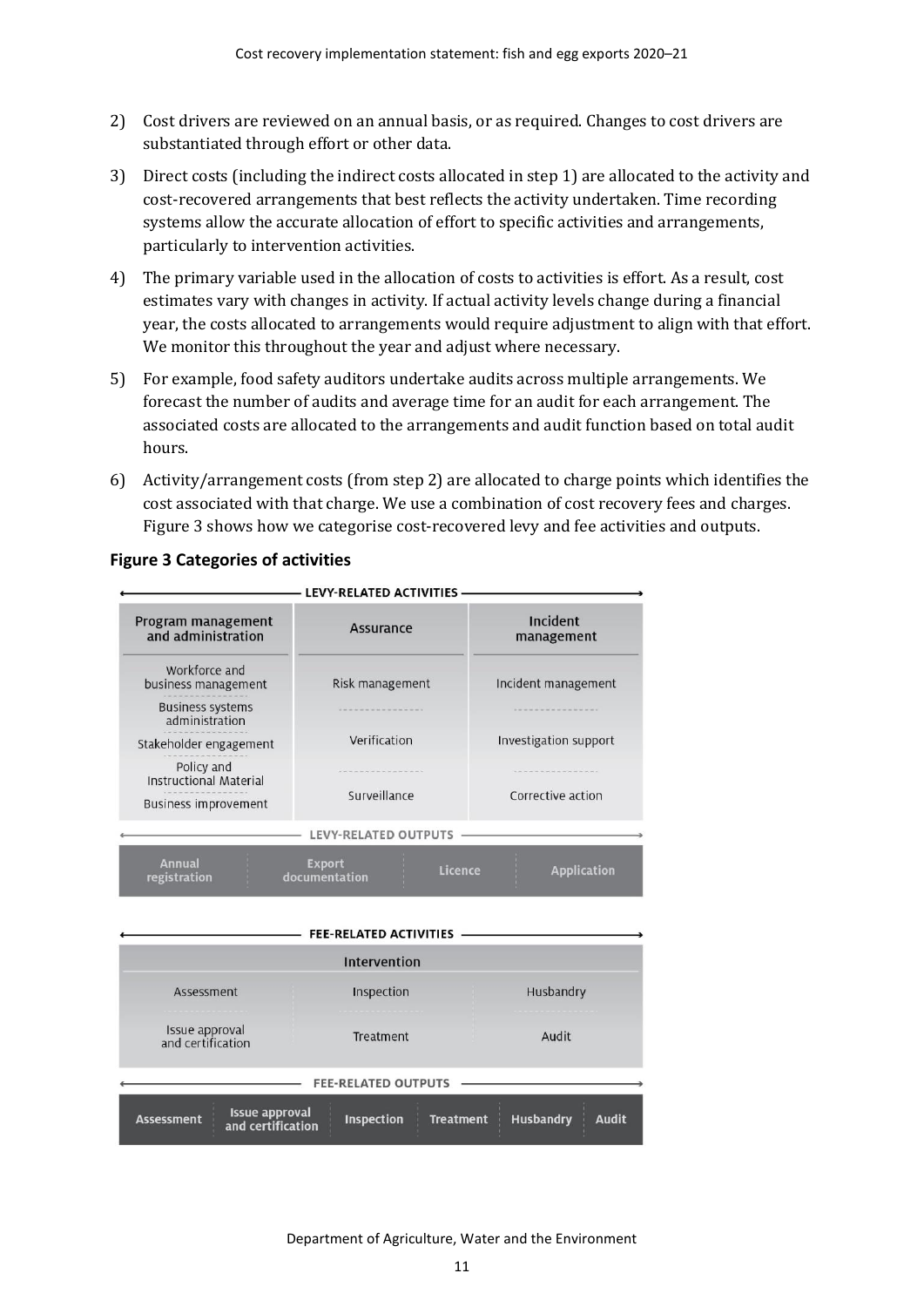# <span id="page-17-0"></span>6 Stakeholder engagement

Stakeholder engagement plays an important role in the development and management of cost recovery arrangements. Our stakeholders have a unique insight into how our regulatory activities impact on their business and help us design efficient cost recovery frameworks for these activities.

This CRIS explains the decisions taken by government and financial outcomes of the measures in the busting congestion package.

No changes to fees and charges apply in 2020–21. However, we note you may want to make comment in relation to this CRIS. If you are interested, we ask that you register your interest to participate in our upcoming consultation and in receiving further information and invites to future opportunities to engage.

You are also welcome to make comments on our [Have Your Say](https://haveyoursay.awe.gov.au/cost-recovery-implementation-statementshttps:/haveyoursay.awe.gov.au/cost-recovery-implementation-statements) page. Any comments you make will be addressed as part of the consultation process scheduled to take place in early 2021 on the proposed 2021–22 CRIS.

Stakeholder engagement on the development and implementation of reforms from 2021–22 through to 2023–24 will take place over the course of the annual CRIS update cycle, beginning in February 2021. For further information on the package se[e Busting Congestion for Agricultural](https://minister.awe.gov.au/littleproud/media-releases/budget-2020-21-backing-farmers-supporting-disaster-recovery-protecting-australians)  [Exporters.](https://minister.awe.gov.au/littleproud/media-releases/budget-2020-21-backing-farmers-supporting-disaster-recovery-protecting-australians)

## <span id="page-17-1"></span>**6.1 Industry engagement**

The department has been reviewing the CRIS since 2018–19 including public consultation on a draft in 2019–20. We have established industry consultative committees to represent industry views in relation to food exports and we consult with these committees on a number of different activities. In developing this CRIS, we have consulted with the:

- Seafood Export Consultative Committee
- Seafood and Egg Export Cost Recovery Charging Committee (SEECRCC), which was specially formed to engage on the CRIS.

Throughout the development of this CRIS, these consultative groups have been given detailed information on:

- the cost base
- the volume of activities
- the proposed fee and levy structure
- the proposed rates of the fees and charges.

The industry consultative committees have indicated a strong view that we must remain committed to continual improvement and the realisation of efficiencies from a number of reform activities we currently have underway.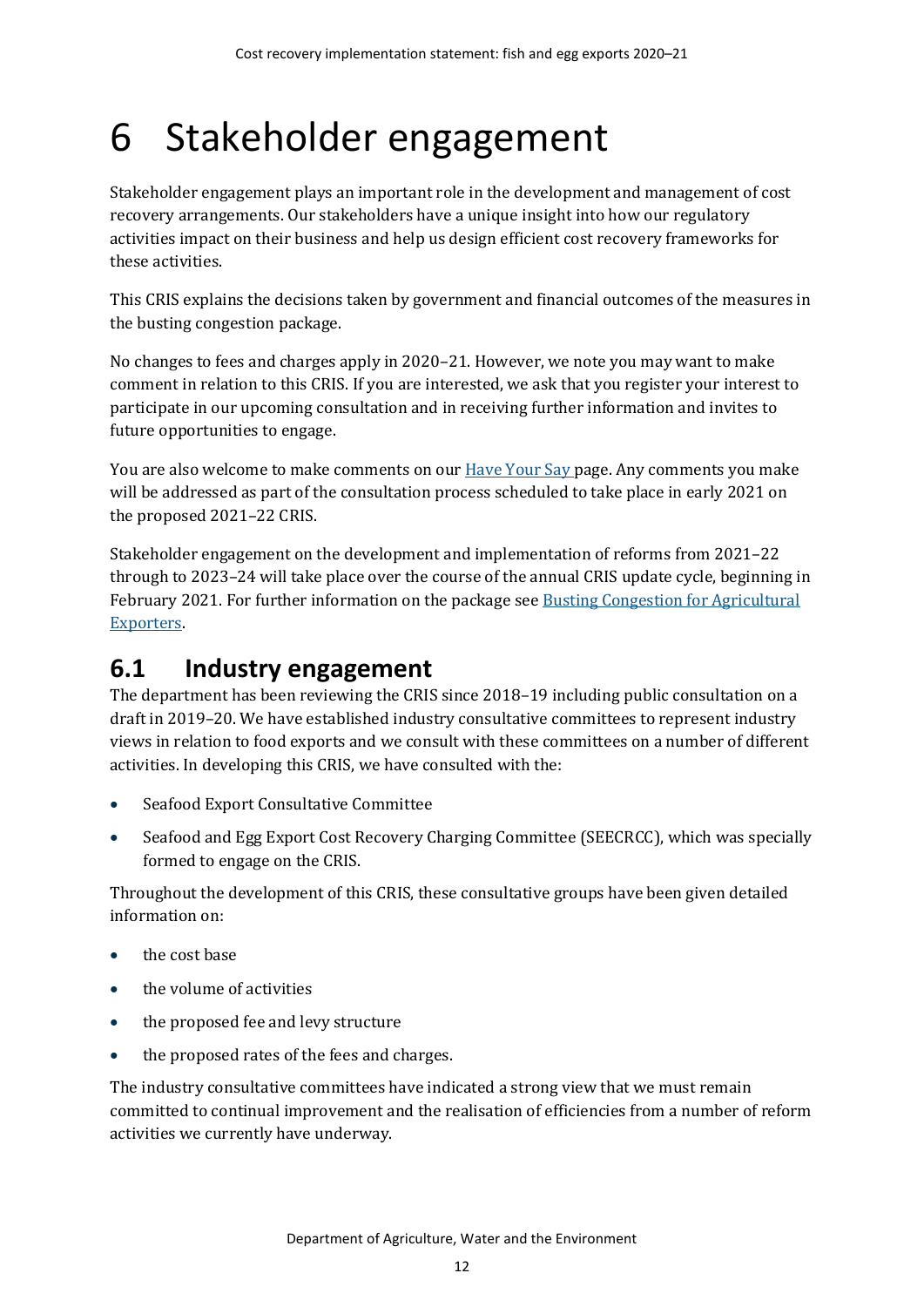We consulted widely on the development of a draft CRIS during 2019–20, including through engagement with key stakeholders, a public submission process and face-to-face meetings with stakeholders. For a detailed summary of fish and egg stakeholder feedback see [Appendix B.](#page-31-0)

In addition to feedback from industry, the department also commissioned an independent review of the efficiency and effectiveness of the department's delivery of export regulatory services. The independent review and the department's response have now been finalised and are available a[t Independent review of the cost of export certification.](https://www.agriculture.gov.au/fees/cost-recovery/independent-review-cost-export-certification) The independent review was largely conducted as a survey of both internal and external stakeholders.

The independent review was delivered to the department in March 2020. The review found the department's staff to be committed and passionate, working diligently to achieve positive outcomes for industry. It also found that external stakeholders were somewhat satisfied with the department's services and that overarching export market and legislative objectives were often met. A range of recommendations were made to improve efficiency and effectiveness, with each requiring an investment of resources, effort, funding and time to fully implement.

Key messages from stakeholders and the review were:

- Industry wants the department to work to create efficiencies to lower costs.
- Antiquated systems were impeding efficient processing of export consignments.
- The department needed to focus on improvements while still delivering routine regulatory activities.
- Smaller exporters are finding it difficult to enter and compete on the global market without assistance from the government.
- Industry predict increases could cause significant hardships for producers and exporters who are recovering from a period of severe drought and natural disasters.
- If prices need to rise, they should do so in a stepped way, to prevent shocks to business.

Since release of the draft CRIS for public consultation in October 2019, the new Department of Agriculture, Water and the Environment was created in February 2020 through a machinery of government change. As part of this change the department undertook an internal 'Future Department Review' to identify how to maximise the capability of the new department and fully realise the opportunities it presents. A subsequent change process is now underway.

### **6.1.1 Fish and egg exports stakeholder engagement**

Fish and egg industry members were primarily consulted through the SEECRCC. Key topics covered through the consultation process included: past financial performance; and the cost base and pricing structure. Key points discussed are presented in this section.

#### **Past financial performance**

Industry noted that the historical financial performance of this arrangement has been positive, with a well-managed, positive reserve balance. Industry representatives also noted that they were aware that other cost-recovered export arrangements had negative reserve balances.

Some industry members expressed concerns that other arrangement reserves would be waived or otherwise forgiven by government and that this would be inequitable to this group as it would amount to a retrospective subsidy.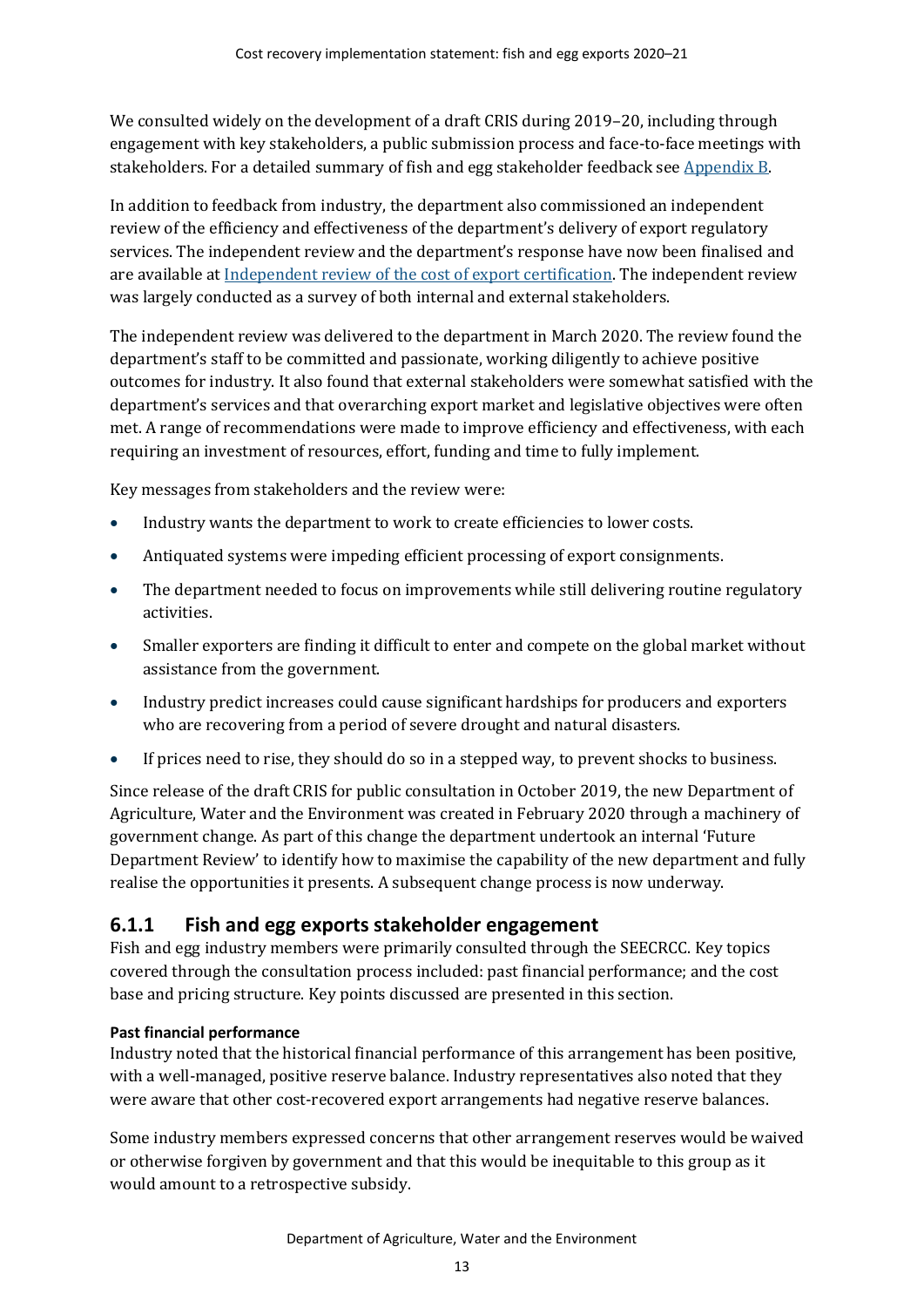#### **Cost base and pricing structure**

- Industry expressed concern regarding the expanded cost base (2018–19 Budget measure) in relation to both the expansion to activities considered core to cost recovery and the precedent this might set for other regulatory agencies to expand their cost recovery to similar activities.
- Industry has expressed the view that the costs of managing detained consignments would be more appropriately charged directly through a fee rather than a levy as per the current pricing structure.
	- We advised industry that the current allocation to a levy is consistent with the CRGs. When attending to detained or distressed consignments, officers triage the support given. When triaging the support, we generally do not support consignments where the exporter has not sought to meet clear conditions of entry. This means in most cases the industry group as a whole benefit from the assistance given.
- Industry sought to better understand what we are doing to become more efficient. Industry noted that previous reforms have been effective in reducing costs and requested that any efficiency gains from current reforms such as NEXDOC are quantified in dollar terms, or if unquantifiable, for us to articulate the areas in which savings are likely to be made.
- Industry accepted the proposed volume forecasts, noting the conservative approach we have applied, and that there is more stability to volumes than there was historically, due to the market factors and market access issues that continue to create complexity in forecasting egg exports volume.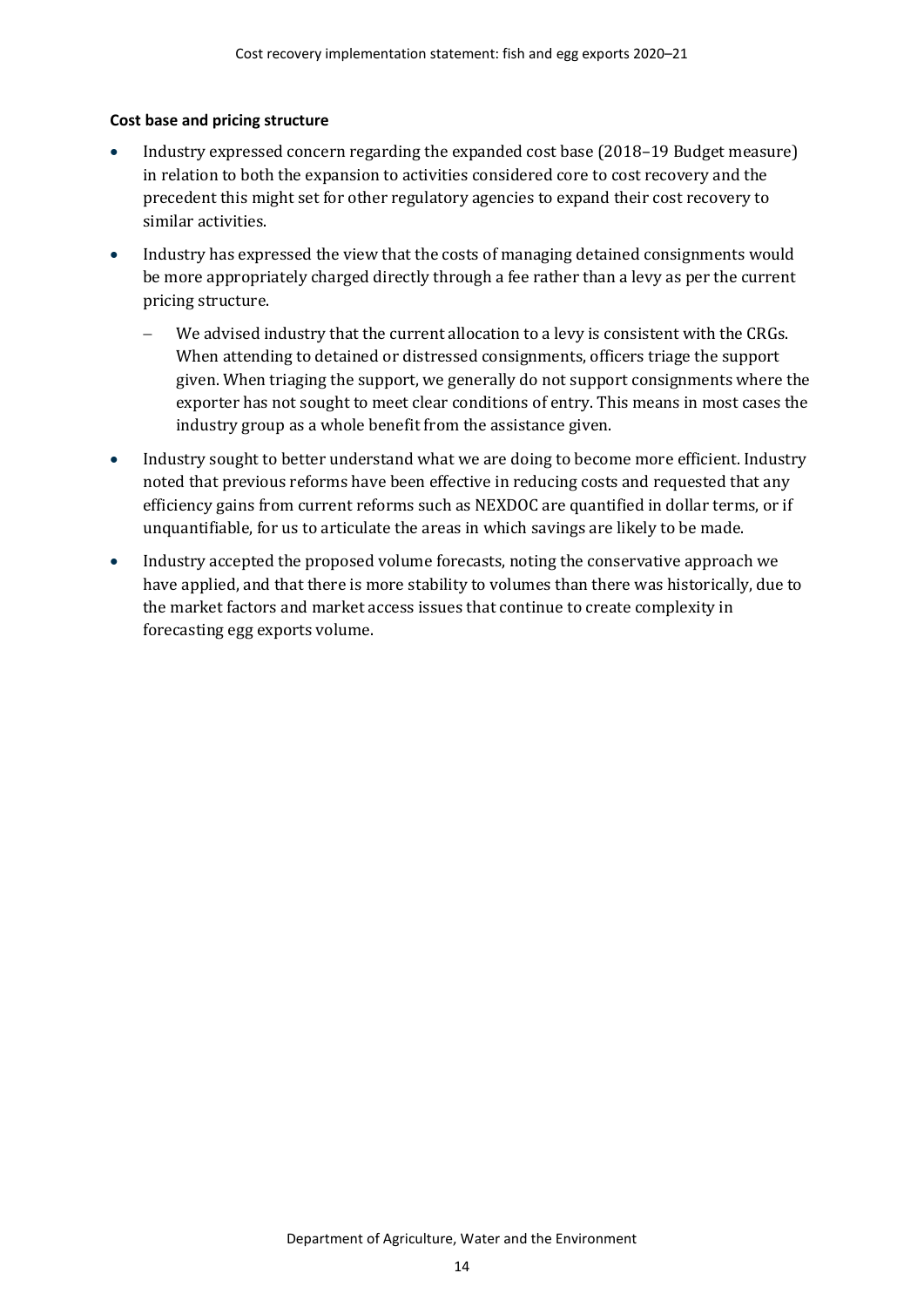# <span id="page-20-0"></span>7 Cost recovery arrangement for fish and egg exports

This section describes the fish and egg exports cost recovery arrangement cost base as well as additional financial information associated with inspection and certification activities.

## <span id="page-20-1"></span>**7.1 Design of cost-recovered charges**

There are no changes to the existing fish and egg cost recovery charging structure in this CRIS. We will consult on any adjustments to the charging structure in a revised CRIS prior to implementing updated fees and charges from 1 July 2021.

Fish and egg exports are forecast to increase slightly on historical volumes, then remain steady over the next 4 years.

## <span id="page-20-2"></span>**7.2 Cost base**

[Table 3](#page-21-0) shows the fish and egg arrangement cost base for 2020–21. See [Table 4](#page-21-1) for an overview by cost type for 2020–21.

A description of cost activities is provided at  $\Delta$ ppendix  $\Delta$  and the methodology for attributing costs to these activities is provided i[n section 5.](#page-14-0)

### **7.2.1 Cost base assumptions**

The cost base has been modelled to reflect the full costs of the arrangements. Partial cost recovery levels are displayed in the tables dealing with financial performance and fees and charges. The 2018–19 budget has been used as the starting point for determining the cost base in this CRIS. To project the cost base over the next 4 years, we have applied adjustments to capture expected changes to the costs including:

- inflation of 1.65% per annum, in line with the Department of Finance's inflation estimate
- increases in employee expenses of 2% per annum, reflecting reasonable estimates of wage increments in line with the Australian Public Service Workplace Bargaining Policy 2018
- additional depreciation from new assets anticipated to be recognised over the period
- adjustments for future fee-related activities to reflect expected changes in volume.

### **7.2.2 Projected cost base**

The cost base for 2020–21 for the fish and egg export cost recovery arrangement is \$3.937 million [\(Table 3\)](#page-21-0), made up of:

- \$3.448 million in levy-related activities
- \$0.489 million in fee-related activities.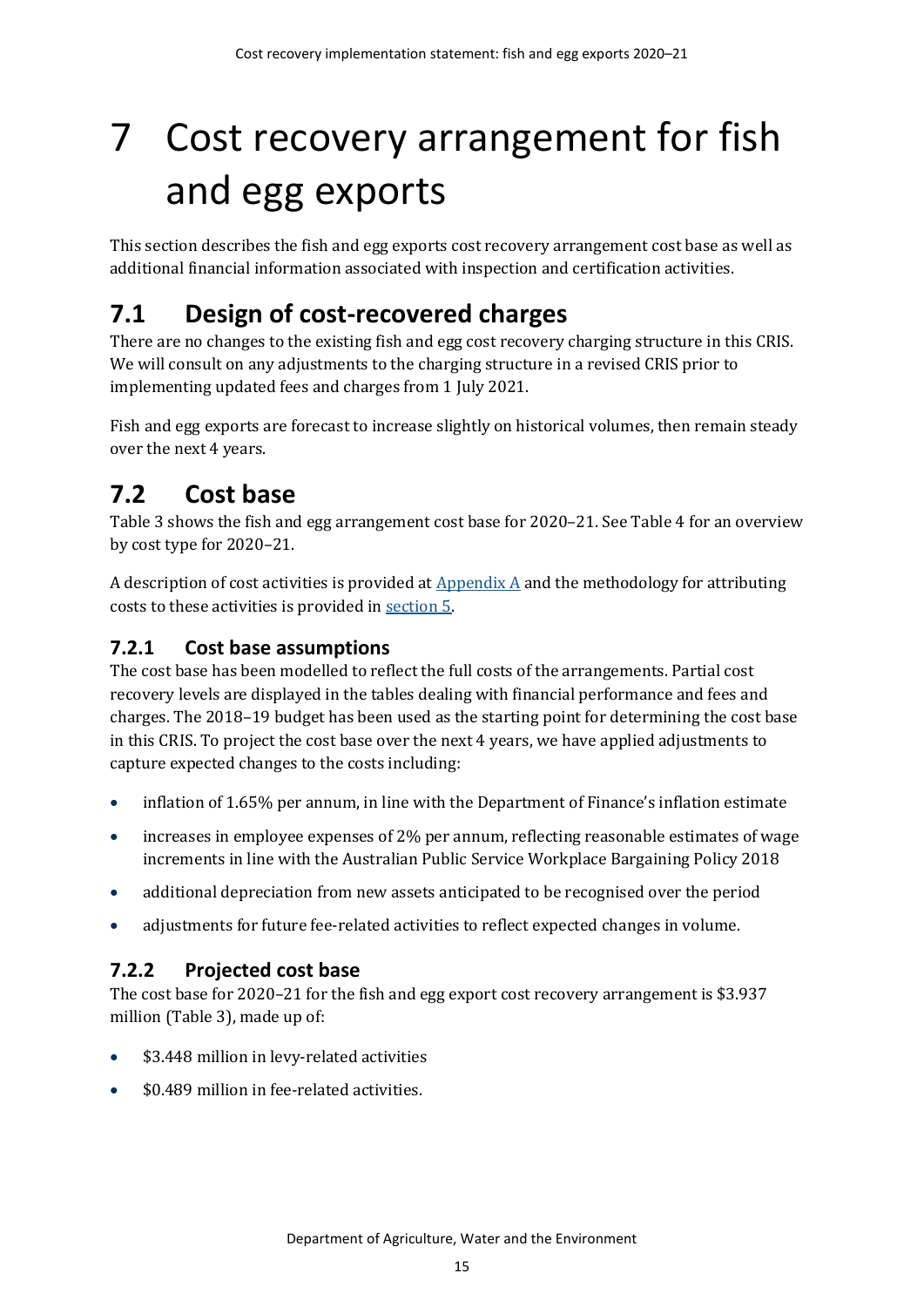| Charge<br>type         | <b>Activity group</b>               | <b>Activity</b>                          | Expense (\$) | Cost recovery<br>charges                                                                                 |
|------------------------|-------------------------------------|------------------------------------------|--------------|----------------------------------------------------------------------------------------------------------|
|                        |                                     | Workforce and business<br>administration |              |                                                                                                          |
|                        | Program<br>management               | Business system administration           |              | Annual registration,<br>export documentation,<br>throughput,<br>application and<br>organic certification |
|                        | and                                 | Stakeholder engagement                   |              |                                                                                                          |
|                        | administration                      | Policy and instructional material        |              |                                                                                                          |
|                        |                                     | Business improvement                     |              |                                                                                                          |
| Levy                   | Assurance<br>Incident<br>management | Risk management                          | 3,448,785    |                                                                                                          |
|                        |                                     | Verification                             |              |                                                                                                          |
|                        |                                     | Surveillance                             |              |                                                                                                          |
|                        |                                     | Incident management                      |              |                                                                                                          |
|                        |                                     | Investigative support                    |              |                                                                                                          |
|                        |                                     | Corrective action                        |              |                                                                                                          |
|                        | Intervention                        | Assessment                               | 83,264       | Assessment                                                                                               |
| Fee for<br>service     |                                     | Inspection                               | 14,740       | Inspection                                                                                               |
|                        |                                     | Audit                                    | 390,572      | Audit                                                                                                    |
| <b>Total cost base</b> |                                     |                                          | 3,937,361    | $\qquad \qquad -$                                                                                        |

<span id="page-21-0"></span>**Table 3 Cost base for fish and egg export cost recovery arrangement, 2020–21**

[Table 4](#page-21-1) provides a breakdown of expenses of the cost recovery arrangement (2020–21).

#### <span id="page-21-1"></span>**Table 4 Cost type breakdown for fish and egg export cost recovery arrangement, 2020–21**

| <b>Expense</b>                      | Forecast (\$) |
|-------------------------------------|---------------|
| <b>Direct</b>                       | 2,668,913     |
| Employee                            | 2,066,970     |
| Operating                           | 524,702       |
| <b>Other</b>                        | 77,242        |
| Indirect                            | 1,268,448     |
| Assurance and Legal                 | 76,451        |
| Corporate Strategy and Governance   | 141,122       |
| <b>Finance and Business Support</b> | 252,771       |
| <b>Information Services</b>         | 512,887       |
| Property                            | 285,218       |
| <b>Total</b>                        | 3,937,361     |

For more information on how expenses are allocated see cost recovery methodology in [section](#page-14-0) 5.

#### **7.2.3 Changes to the cost base**

Adjustments to the fish and egg export cost recovery arrangement include additional inflation and depreciation expenses, and the expanded cost recovery activities announced in the 2018–19 Budget that was implemented from 1 July 2019.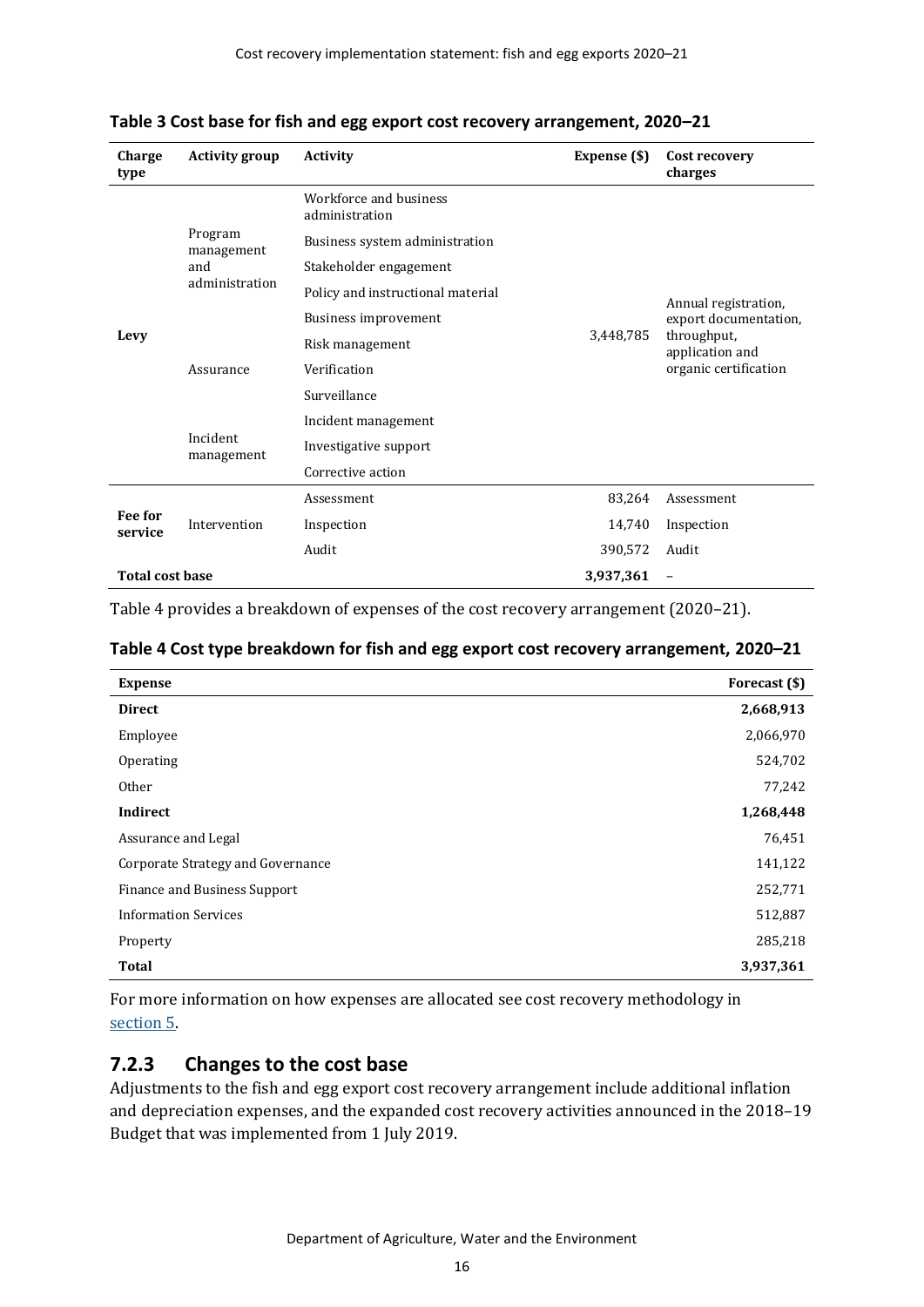The new government policy provided authority to additional cost recovery regulatory activities including enforcement, scientific and technical advice, and support for detained consignments which increased the cost base by \$0.404 million indexed annually from 1 July 2019.

Levy charges will recover:

- enforcement activities that are directly related to our regulatory function of ensuring industry compliance with international import conditions (\$0.106 million indexed annually from 1 July 2019)
- scientific and technical advice related to supporting industry to improve, maintain or restore market access (\$0.266 million indexed annually from 1 July 2019)
- the cost of our overseas counsellor network assisting industry to meet export requirements for detained consignments or during trade disruptions (\$0.031 million indexed annually from 1 July 2019).

In line with the government's CRGs and the department's cost allocation policy, inflation and depreciation expenses have been adjusted in the cost base to reflect increased employee and supplier expenses in line with the Australian Public Service Workplace Bargaining Policy 2018 and government inflation estimates. Cost recovery of these activities is considered appropriate because industry directly benefits from having a system in place that allows the department to manage and respond to market access issues, including ensuring compliance with overseas country requirements.

[Table 5](#page-22-0) and [Table 6](#page-22-1) outlines the changes to the cost base between the 2019–20 budget and 2020–21 forecast.

| <b>Adjustment to cost base</b>  | Impact on cost base | Unit | Forecast  |
|---------------------------------|---------------------|------|-----------|
| Total baseline expense          | n/a                 | \$   | 3,851,462 |
| Enforcement                     | Increase            | \$   | 105,956   |
| Scientific and technical advice | Increase            | \$   | 266,320   |
| Detained consignments           | Increase            | \$   | 31,203    |
| Depreciation expenses           | Increase            | \$   | 91,896    |
| Inflation                       | Increase            | \$   | 39,249    |
| Net impact of other changes     | Decrease            | \$   | (591,148) |
| Total adjustments to cost base  | Decrease            | \$   | (56, 523) |
| Adjusted cost base              | n/a                 | \$   | 3,794,939 |
| Change in expense               | Decrease            | $\%$ | (1.5)     |

#### <span id="page-22-0"></span>**Table 5 Changes to cost base for fish and egg exports, 2019–20**

**n/a** Not applicable.

#### <span id="page-22-1"></span>**Table 6 Changes to cost base for fish and egg exports, 2020–21**

| <b>Adjustment to cost base</b> | Impact on cost base | Unit | Forecast  |
|--------------------------------|---------------------|------|-----------|
| Total baseline expense         | n/a                 |      | 3,794,939 |
| Inflation and other changes    | Increase            | S    | 142.422   |
| Total adjustments to cost base | Increase            | S    | 142.422   |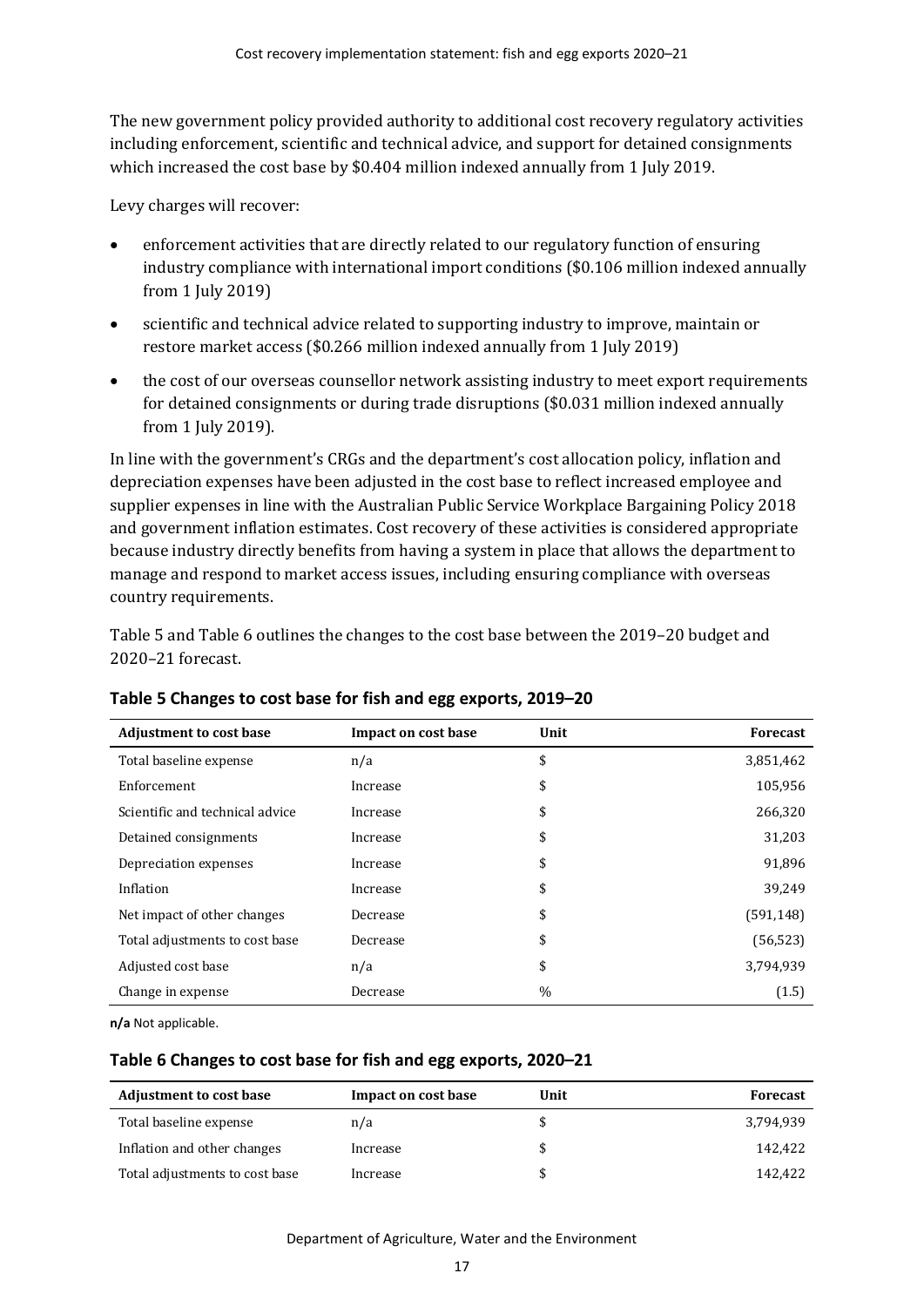| <b>Adjustment to cost base</b> | Impact on cost base | Unit | <b>Forecast</b> |
|--------------------------------|---------------------|------|-----------------|
| Adjusted cost base             | n/a                 |      | 3.937.361       |
| Change in expense              | Increase            | $\%$ | 3.8             |

**n/a** Not applicable.

As part of the charging review, the department has considered a number of additional reforms. These reforms have not been included in the cost base because their financial impact cannot be quantified at this point.

## <span id="page-23-0"></span>**7.3 New export control legislation**

As noted at section 4.4.3, the *Export Control Act 2020* commences 28 March 2021, consolidating export functions from the *Export Control Act 1982* into a new legislative framework. No changes to the cost base have been identified at this time as a result of the implementation of the new legislative framework, but changes to our regulatory approach could affect cost recovery. Any impacts will be reviewed when / if changes are implemented.

### **7.3.1 Extension of the Export Control Act 2020 to Heard Island and McDonald Islands**

Limitations in the Export Control Act 1982 prevent the department from being able to issue export health certificates for consignments of fish caught by Australian operators in Australian Fishing Zones, outside of Territorial Seas (such as Heard Island and McDonald Islands), that are not exported from Australian mainland ports.

To allow greater flexibility and reduce costs for operators fishing in HIMI, the *Export Control Act 2020* provides that rules may be made to extend the Act (or any provisions of the Act) to External Territories.

The Export Control (Fish and Fish Products) Rules 2020 extends the Act to include the External Territories of Heard and McDonald Islands (HIMI). The extension to HIMI under the provisions of the new legislation will allow Australian export registered fishing vessels to export directly from HIMI (includes from waters in the EEZ adjacent to that Territory and the waters above the continental shelf extending outside the EEZ) instead of having to return their catch to Australia to export which is required under the current Act. These changes will provide greater access to markets that are not available without the goods returning to Australia.

## <span id="page-23-1"></span>**7.4 Financial estimates**

A summary of the annual budgeted operating position for the fish and egg export cost recovery arrangement is provided in [section 10.](#page-26-0) All cost-recovered activities are subject to a detailed semi-annual review as part of departmental budgeting processes.

Contrary to the existing cost recovery reserves policy, the cumulative balance will remain above the target range of 0 to 5% of annual program expense.

## <span id="page-23-2"></span>**7.5 Fish and egg exports fees and charges**

The amount payable for 2020–21 is shown in [Table 7.](#page-24-0) Forward year prices have not been included and will be provided in the 2021–22 CRIS.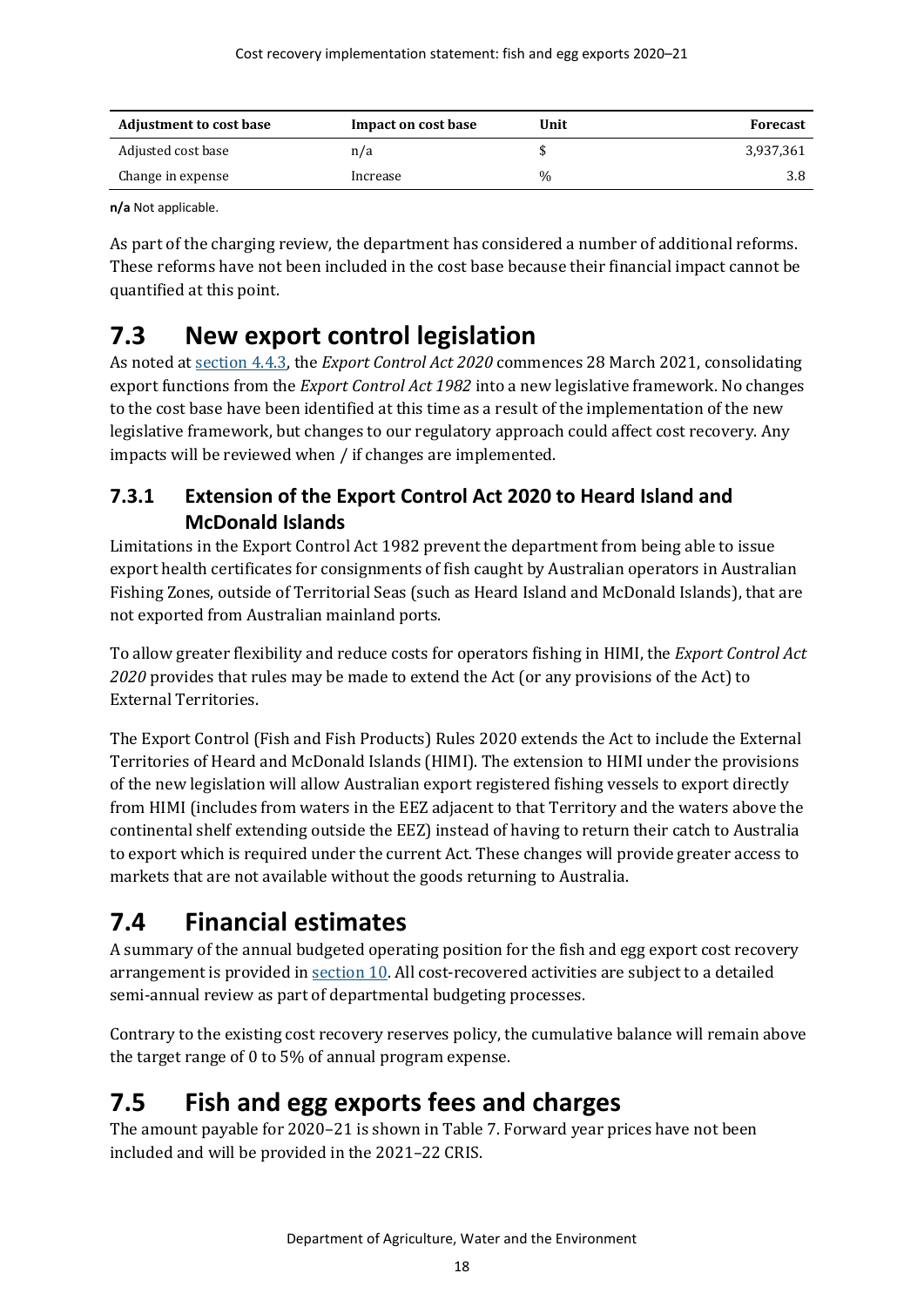| Type of charge         | Cost recovery charges                     | Unit                             | Price (\$) | <b>Estimated</b><br>volume<br>(units) | <b>Estimated</b><br>total<br>revenue (\$) |
|------------------------|-------------------------------------------|----------------------------------|------------|---------------------------------------|-------------------------------------------|
|                        | Storage establishment-<br>seafood         | Annual                           | 1,835      | 125                                   | 229,375                                   |
|                        | Vessel (preparation not<br>direct export) | Annual                           | 1,223      | 8                                     | 9,784                                     |
|                        | Vessel (preparation direct<br>export)     | Annual                           | 2,446      | 112                                   | 273,952                                   |
|                        | Land establishment-live<br>only           | Annual                           | 1,223      | 57                                    | 69,711                                    |
|                        | Land establishment-<br>processing         | Annual                           | 2,446      | 178                                   | 435,388                                   |
| Levies                 | Egg establishment                         | Annual                           | 1,835      | 57                                    | 104,595                                   |
|                        | Electronic permit - fish                  | Per document                     | 27         | 31,242                                | 843,534                                   |
|                        | Electronic health<br>certificate - fish   | Per document                     | 27         | 28,454                                | 768,258                                   |
|                        | Electronic permit - egg                   | Per document                     | 27         | 360                                   | 9,720                                     |
|                        | Electronic health<br>certificate - egg    | Per document                     | 27         | 328                                   | 8,856                                     |
|                        | Registration application                  | Per application                  | 600        | 46                                    | 27,600                                    |
| Fees - audit           | Audit                                     | Per quarter<br>hour              | 50         | 6,734                                 | 336,700                                   |
| Fees - inspection      | Inspection                                | Per quarter<br>hour              | 50         | 268                                   | 13,400                                    |
|                        | Electronic health<br>certificates         | Per document                     | 6          | 28,782                                | 172,692                                   |
|                        | Electronic permit                         | Per document                     | 6          | 31,602                                | 189,612                                   |
| Fees-<br>documentation | Manual health certificates                | Per document                     | 100        | 148                                   | 14,800                                    |
|                        | Manual permit                             | Per document                     | 100        |                                       |                                           |
|                        | Replacement certificate                   | Per document                     | 500        | 150                                   | 75,000                                    |
| <b>Organics</b>        | Organic certifying<br>organisation        | Annual<br>(charged<br>quarterly) | 7,500      | $\mathbf{1}$                          | 7,500                                     |
| <b>Total</b>           |                                           |                                  |            |                                       | 3,590,477                                 |

<span id="page-24-0"></span>

|         | Table 7 Fees, charges and volumes for fish and egg export cost recovery arrangement, |  |  |
|---------|--------------------------------------------------------------------------------------|--|--|
| 2020–21 |                                                                                      |  |  |

**a** Organic certifiers support a small number of exporters in all of the export arrangements (excluding Live Animal Exports) and therefore the expense has been reflected in each CRIS.

Note: Note: Prices have been rounded. The annual charge will be rounded upwards to the nearest dollar, with the exception of throughput, which will be rounded upwards to the nearest cent.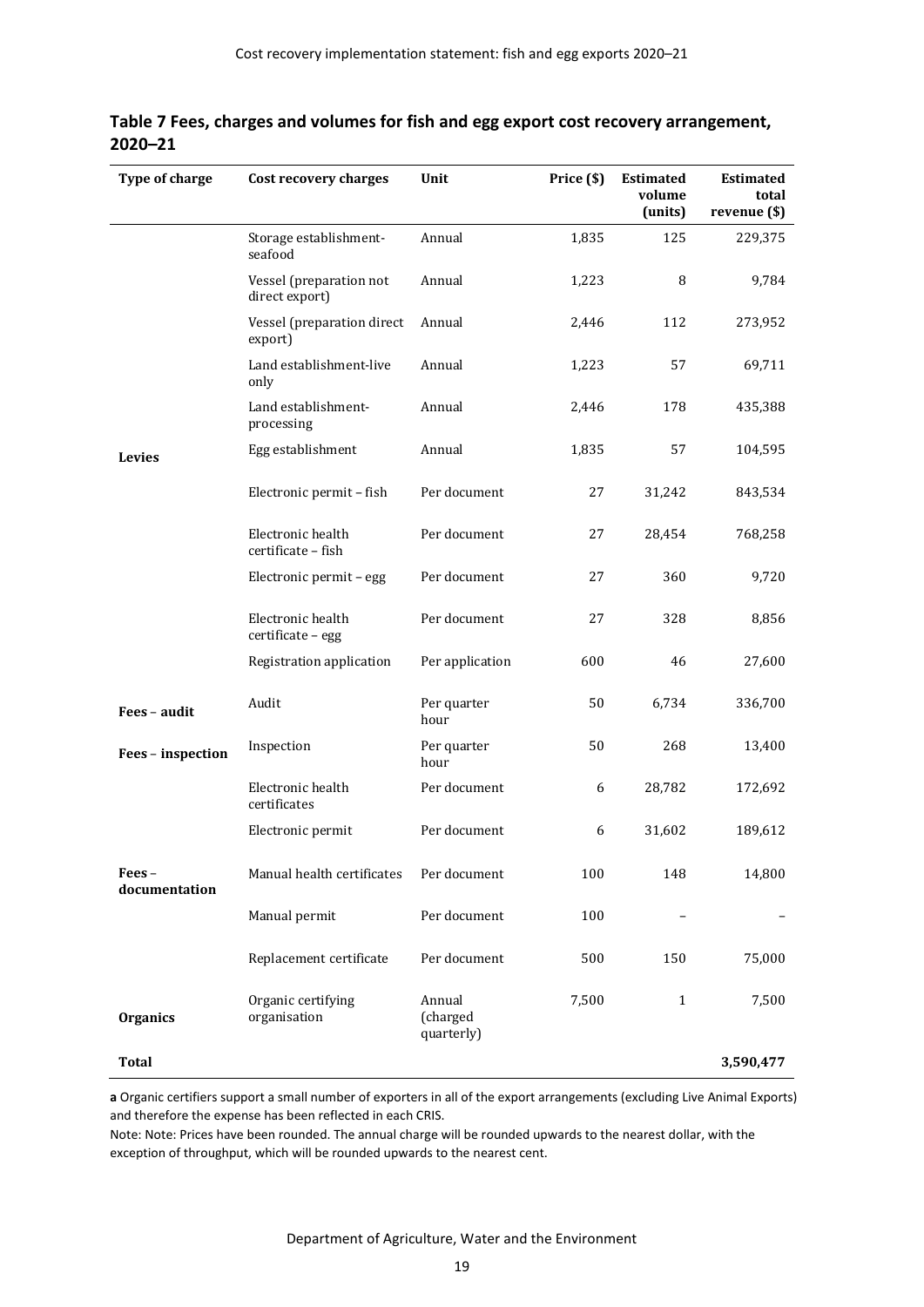# <span id="page-25-0"></span>8 Financial estimates

The financial performance of the fish and egg export cost recovery arrangement is provided at [Table 8.](#page-25-1)

#### <span id="page-25-1"></span>**Table 8 Financial estimates for fish and egg export cost recovery arrangement**

| <b>Finance element</b>                                      | $2020 - 21$ (\$) | $2021 - 22$ (\$) | $2022 - 23$ (\$) | $2023 - 24$ (\$) |
|-------------------------------------------------------------|------------------|------------------|------------------|------------------|
| $Revenue = X$                                               | 3,590,477        | 4,066,232        | 4,158,991        | 4,260,359        |
| $Expenses = Y$                                              | 3,937,361        | 4,009,565        | 4,082,972        | 4,164,607        |
| Balance = $X - Y$                                           | (346, 884)       | 56,667           | 76,019           | 95,752           |
| Forecast opening<br>cost recovery<br>reserve balance        | 814,796          | 467.912          | 524.579          | 600.598          |
| Transfer                                                    | (346,884)        | 56,667           | 76.019           | 95,752           |
| <b>Forecast closing</b><br>cost recovery<br>reserve balance | 467,912          | 524,579          | 600,598          | 696,350          |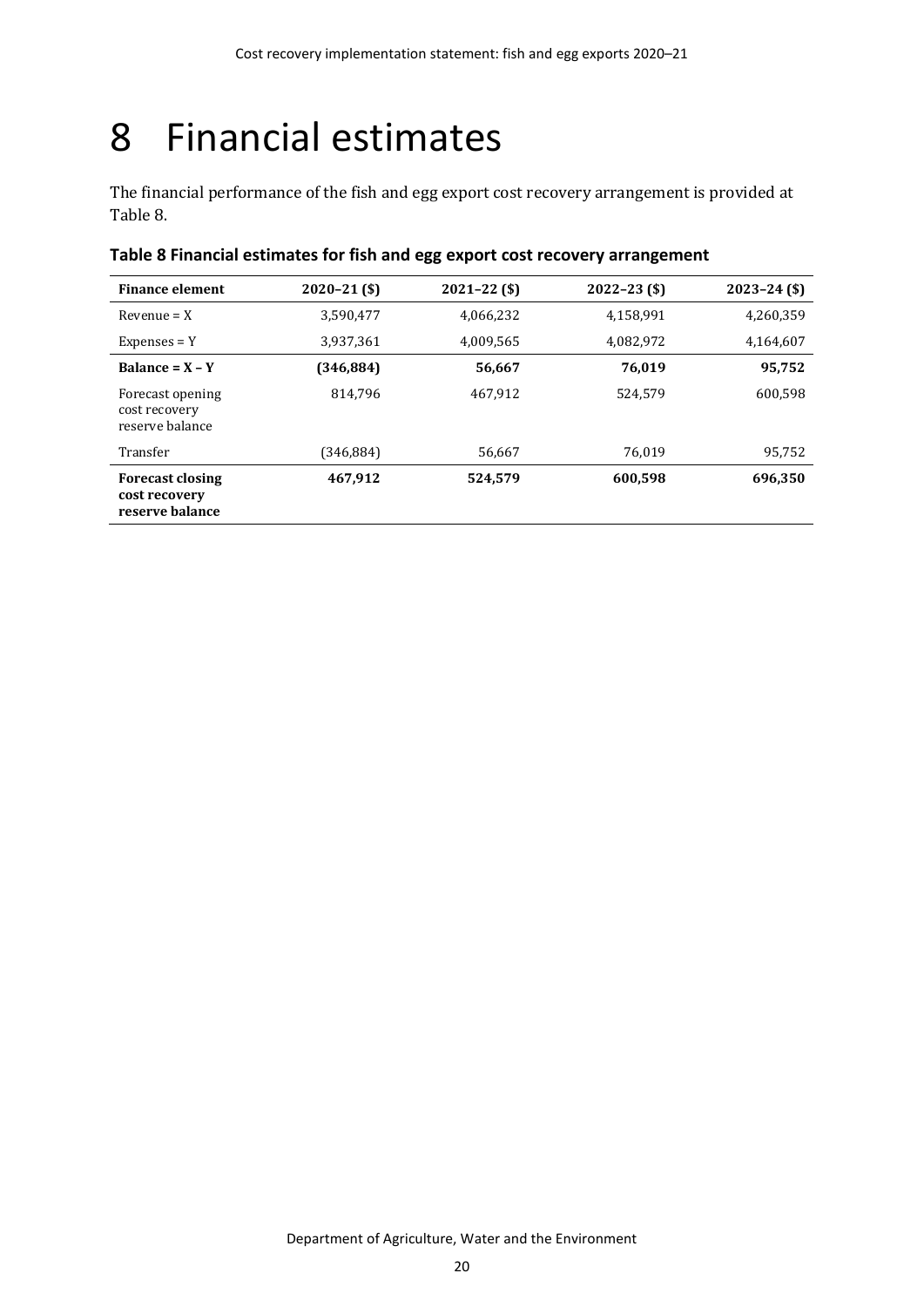# <span id="page-26-0"></span>9 Financial and non-financial performance

Both the ANAO report and the independent review made recommendations about improving our performance reporting. The department is committed to consulting with industry stakeholders on performance indicators to assist in evaluating the performance of our regulatory arrangements. We will use the benchmarking framework provided by the independent review to engage with industry on development of financial and non-financial Key Performance Indicators (KPIs).

## <span id="page-26-1"></span>**9.1 Financial performance**

This section presents information on the financial and non-financial performance of the fish and egg export cost recovery arrangement. This is intended to provide an overview of our performance in recovering forecasted costs and meeting regulatory objectives. The financial performance for the fish and egg cost recovery arrangement is provided in [Table 9.](#page-26-2)

| <b>Finance element</b>                          | $2015 - 16$ (\$) | $2016 - 17$ (\$) | $2017 - 18$ (\$) | $2018 - 19$ (\$) | $2019 - 20$ (\$) |
|-------------------------------------------------|------------------|------------------|------------------|------------------|------------------|
| $Revenue = X$                                   | 3,264,836        | 3,413,387        | 3,657,143        | 3,895,790        | 3,698,001        |
| $Expenses = Y$                                  | 2,839,955        | 3,623,988        | 3,718,786        | 3,565,374        | 3,698,227        |
| Balance = $X - Y$                               | 424,881          | (210, 601)       | (61, 643)        | 330,416          | (226)            |
| Remissions,<br>rebates and<br>adjustments = $Z$ | (192, 582)       | (537, 419)       | (5, 544)         | (135)            | $\boldsymbol{0}$ |
| Net balance $=$<br>balance + Z                  | 232.299          | (748, 020)       | (67, 187)        | 330.281          | (226)            |
| Cost recovery<br>reserve balance                | 1,299,948        | 551,928          | 484,741          | 815,022          | 814,796          |

<span id="page-26-2"></span>

| Table 9 Financial performance for fish and egg export cost recovery arrangement, 2015–16 |  |
|------------------------------------------------------------------------------------------|--|
| to 2019-20                                                                               |  |

Note: The major movements are due to the addition of the National Residue Survey (NRS) seafood testing function into the arrangement in 2018–19; increase in expense for assessment and audit activity; new expense for the client contact group for the provision of services for the departments' enquiries email and phone lines. These have contributed to the movements to the cost base since 2015–16. From 1 July 2019, \$0.404 million for regulatory activities for enforcement, scientific and technical advice and detained consignments was added to the arrangement indexed and ongoing.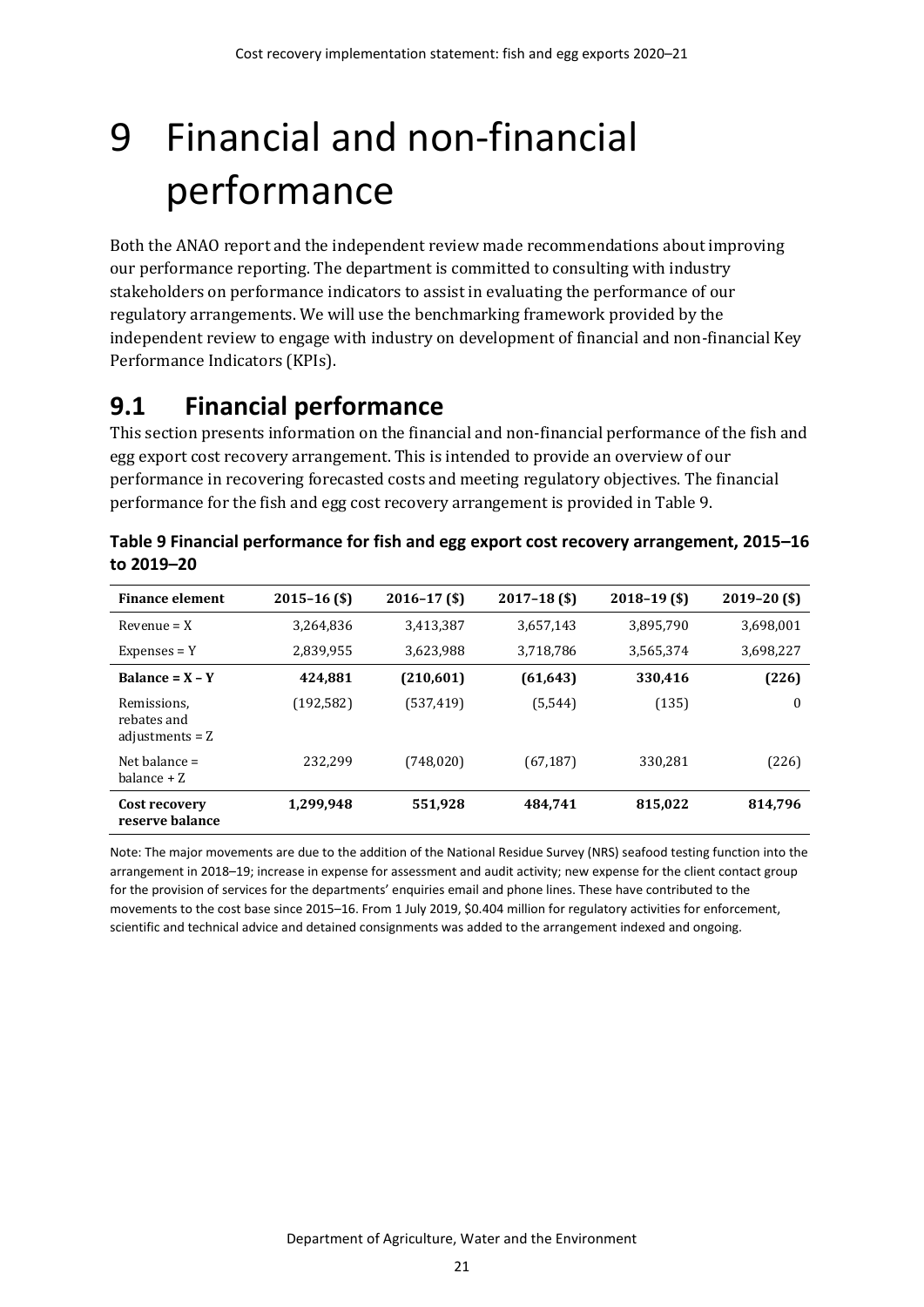## <span id="page-27-0"></span>10 Key dates and events

We undertake regular reviews of our financial performance and conduct regular stakeholder engagement activities throughout the CRIS. Key forward dates for regulatory charging for the fish and egg export regulatory activities are documented i[n Table 10.](#page-27-1)

<span id="page-27-1"></span>

| Table 10 Key forward dates and events |  |  |  |  |
|---------------------------------------|--|--|--|--|
|---------------------------------------|--|--|--|--|

| Key forward events schedule                                                | Next scheduled update |
|----------------------------------------------------------------------------|-----------------------|
| Annual CRIS update to forward estimates                                    | February 2021         |
| Updated fees and charges implemented                                       | 1 July 2021           |
| Annual CRIS updates to financial and non-financial performance for 2020-21 | October 2021          |
| Annual CRIS update to forward estimates                                    | February 2022         |
| Updated fees and charges implemented                                       | 1 July 2022           |
| Annual CRIS updates to financial and non-financial performance for 2021–22 | October 2022          |
| Portfolio charging review to be undertaken                                 | 2023                  |
| Annual CRIS update to forward estimates                                    | February 2023         |
| Updated fees and charges implemented                                       | 1 July 2023           |
| Annual CRIS updates to financial and non-financial performance for 2022–23 | October 2023          |
| Portfolio charging review outcomes to be brought forward in Budget         | 2024-25               |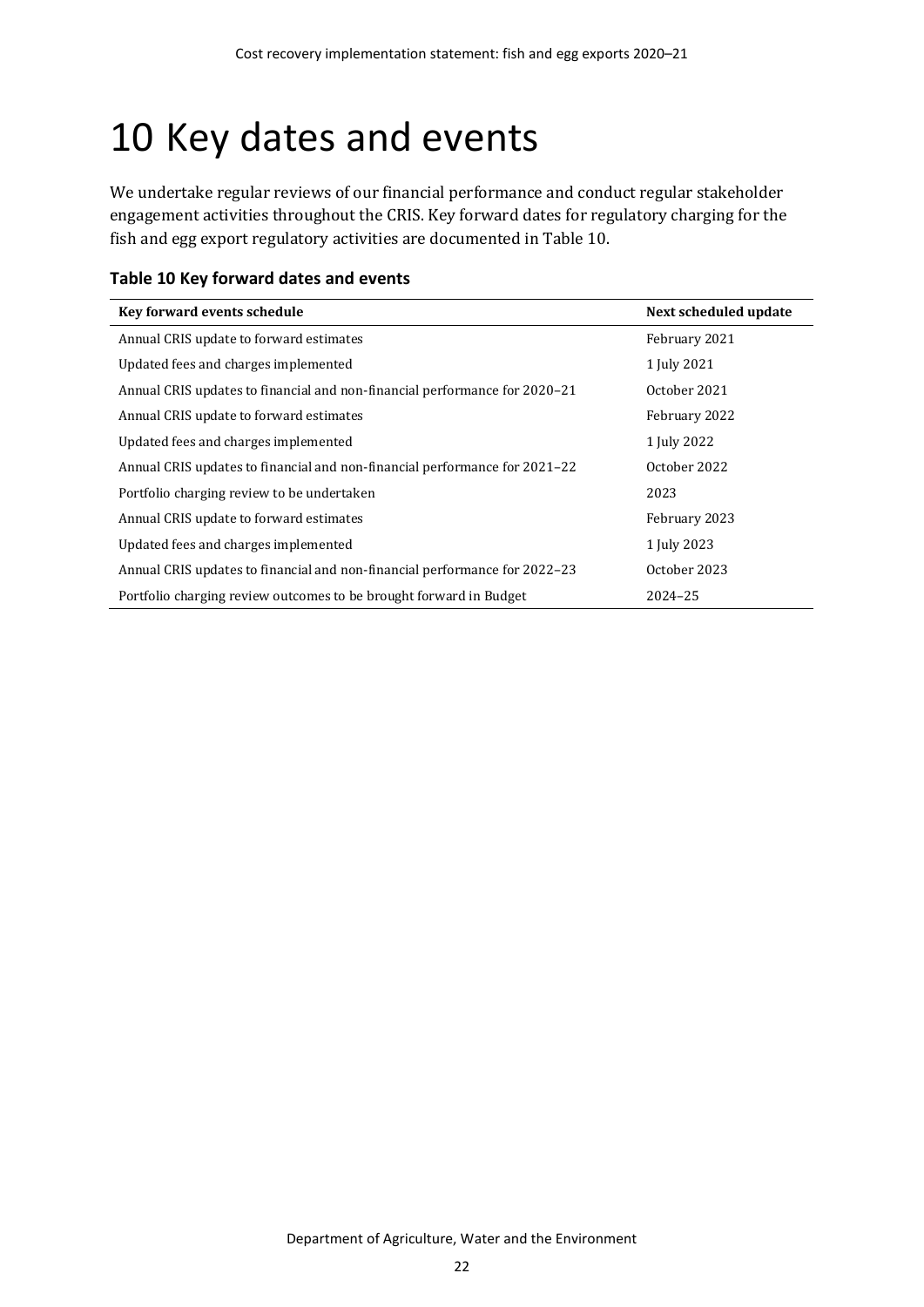# <span id="page-28-0"></span>Appendix A: Description of cost model activities

The following provides details of the cost model activities undertaken in our cost recovery arrangements.

### <span id="page-28-1"></span>**Program management and administration activities Workforce and business management**

This activity has 4 categories:

- 1) Workforce management activities include staff supervision, allocating workforce resources, managing employee performance, leave, training and other conditions, managing Work, Health and Safety requirements, recruitment and termination.
- 2) Business management activities include business planning and continuity; requesting legal advice; procurement and contracts; program and project administration, assurance, design and management; management of fixtures, facilities, equipment, supplies and logistics.
- 3) Financial management activities include billing and accounting, budgeting, charges and payments, collections and receivables, debt management, financial accounts, reporting and policy development.
- 4) Information management activities include data management, information and records management, and information sharing and collaboration.

#### **Business systems administration**

Includes developing, acquiring, testing, implementing and supporting applications and business systems. This includes technical support and maintenance of all business systems including information and communications technology.

### **Stakeholder engagement**

Involves proactive engagement with any person, business, or organisation including any associated travel. This includes, engaging with peak industry bodies, secretariat support and attendance at industry consultative committee meetings, consultation on new standards and requirements, publishing website content and other information.

### **Policy and instructional material**

Includes developing, maintaining and communicating our policy and instructional material, such as operational and corporate policies, scientific advice, departmental guidelines and work instructions, and associated training development and delivery. Examples include responding to changes in importing country requirements, developing or revising policy processes and instructional material.

### **Business improvement**

Includes assessment, monitoring and management of business performance. Examples include adjustments to improve regulatory activity, against business performance reports against KPIs and similar activities.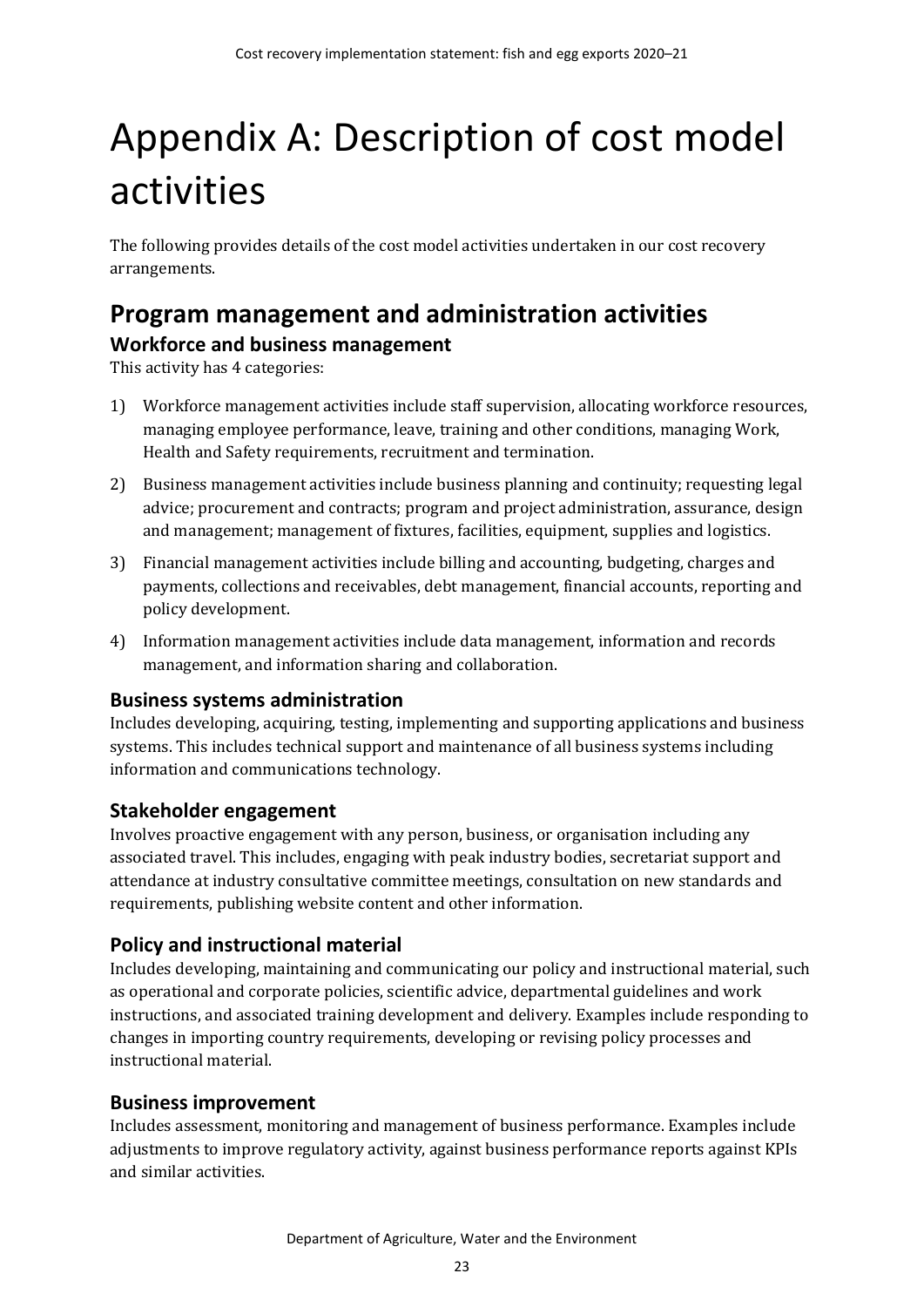## <span id="page-29-0"></span>**Assurance activities**

#### **Risk management**

Involves assessing and managing the risks posed to Australia's ability to maintain market access. This includes communicating results of risk analysis, modelling and forecasting to operational areas and the collection, receipt and use of reliable compliance data to meet our compliance objectives. This work also includes any associated travel and regulated entity assistance work. For example, organising, involvement in and responding to overseas government's systemsbased audits.

### **Verification**

Includes assurance activities to provide stakeholders and departmental executive with confidence that departmental controls of its systems and processes are operating in accordance with their intended design and associated documentation. For example, verification of certification activity internally and by state regulators.

### **Surveillance**

Includes formal and informal monitoring to detect issues that may affect onshore production for export, such as changes in Australia's pest or disease status or food safety concerns. Surveillance differs from an inspection because it is not done for a specific client.

## <span id="page-29-1"></span>**Incident management activities**

### **Incident management**

The coordination and management of any incident including post border detection and export incidents. This includes all associated pre- and post-work, travel and regulated entity assistance in relation to an incident, government certification and other issues which result in goods being held at the border. For example, this includes managing and responding to food safety incidents where food may have been exported.

### **Investigation support**

Involves providing support for enforcement activities relating to an alleged breach of portfolio legislation, including any related regulated entity assistance and travel. This also includes enforcement activities that ensure compliance with Australian regulation and international import conditions such as investigations and engagement with regulated entities about compliance.

### **Corrective action**

Includes actions taken in response to non-compliance or contravention of legislation or procedures that are managed without a formal investigation by an enforcement officer. Corrective action activities includes all pre- and post-work, travel and regulated entity assistance in relation to the enforcement process.

## <span id="page-29-2"></span>**Intervention activities**

### **Assessments**

Involves assessing information to determine if it meets ours and the importing country requirements. This includes all preparatory work (such as confirming importing country or export requirements) and post work (such as assessment report preparation) travel and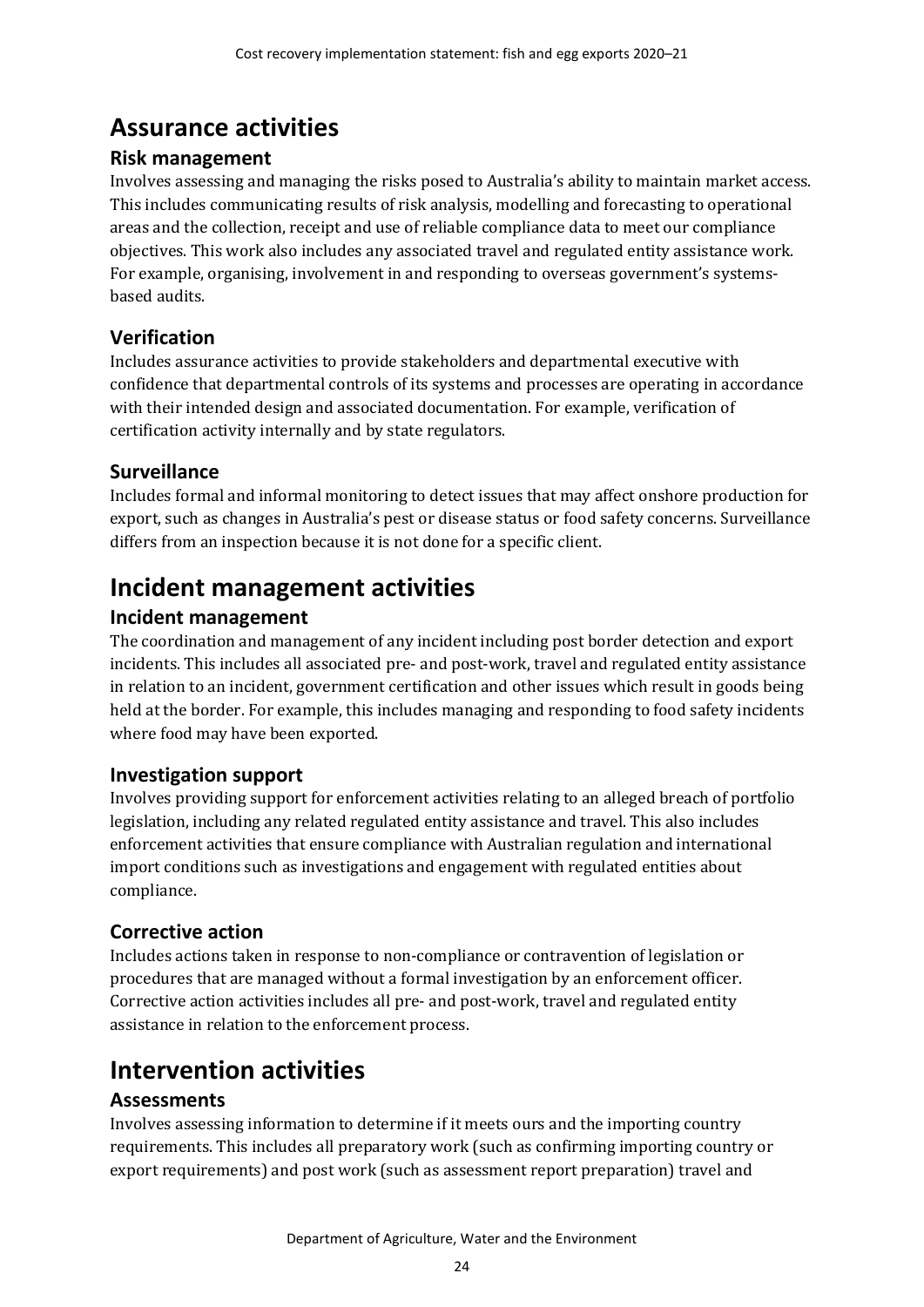regulated entity assistance in relation to the assessment. Examples include assessments of licenses, permits, registrations, accreditations, and exemptions.

#### **Issue approvals/certification**

Includes issuing of a decision in relation to an assessment for cargo, vessels, plants, animals, food, biological and genetic material. This includes the work from the end of the assessment period to the completion of the decision notification process to support issuance of appropriate export documentation.

#### **Inspections**

Involves the physical examination (and supervision of a physical examination) of export food commodities to determine compliance with export and importing country requirements.

#### **Treatments**

Includes the physical treatment of cargo, vessels, plants, animals, food, biological and genetic material, other conveyances or premises to prevent an adverse biosecurity outcome from occurring and to meet relevant importing country requirements.

#### **Husbandry**

Includes activities relating to the care of plants and animals that we are responsible for, including transport of plants and animals, housing, daily monitoring, feeding, cleaning of facilities, administering of medication, bookings and regulated entity assistance.

#### **Audit**

Includes the systematic and functionally independent examination to determine whether activities and related results comply with legislative or documented requirements. This includes all pre- and post-work, travel and regulated entity assistance in relation to the audit. Examples include audit to verify compliance with an export registered establishment's approved arrangement.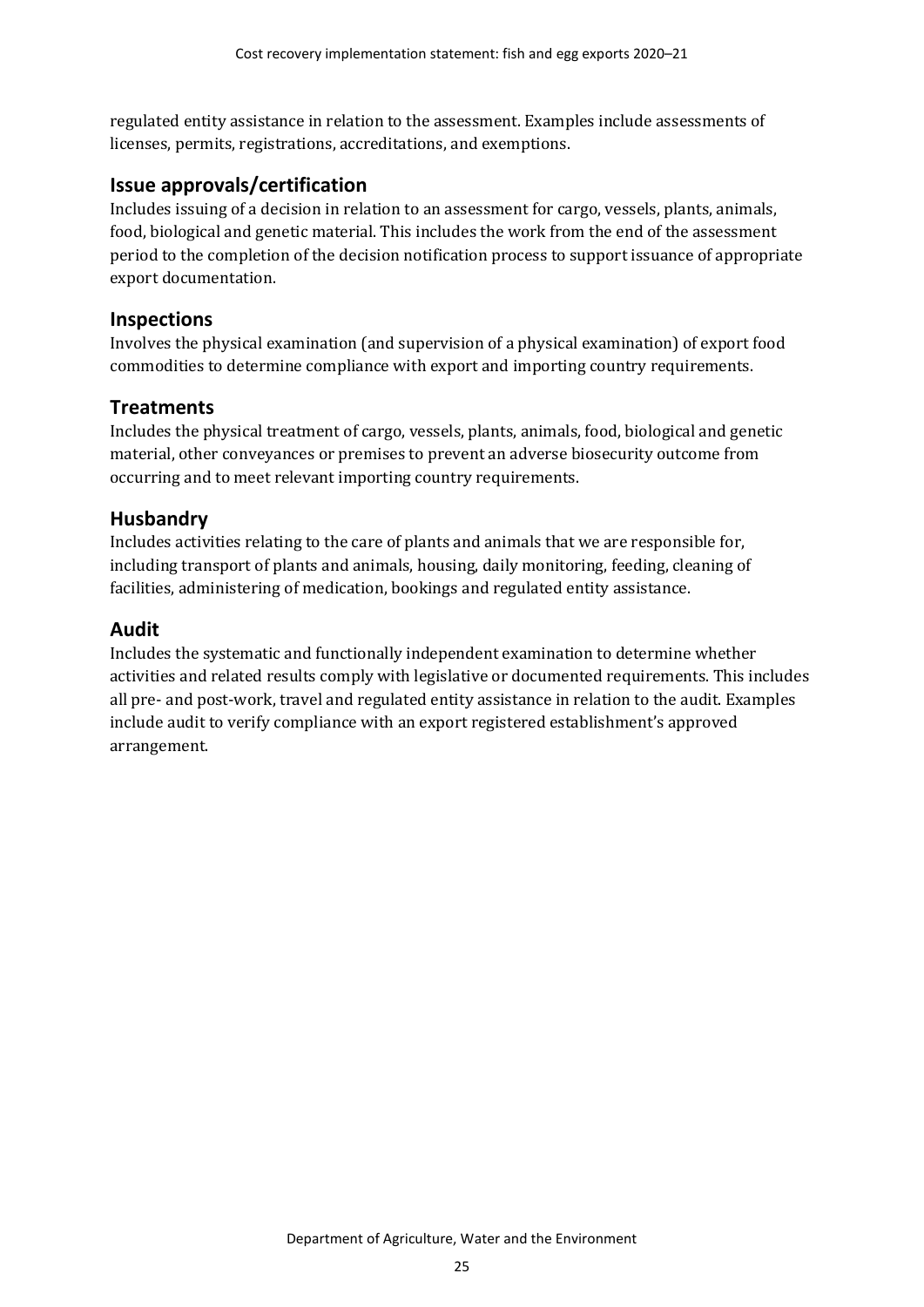# <span id="page-31-0"></span>Appendix B: Summary of fish and egg export stakeholder feedback from 2019–20 consultation

Consultation on the draft CRIS involved engagement with industry consultative committees and targeted discussions with industry stakeholders. A draft CRIS was released in October 2019 for public consultation and submissions closed in January 2020. During this period the department received 69 submissions across all export cost recovery arrangements and held 13 face to face or teleconference meetings.

|    | <b>Key theme</b>                                                                                                                                                                                                                                                                                                                                                                                                                                                                                                                                                                                                                                                                                          | Department response                                                                                                                                                                                                                                                                                                                                                                                                                                                                                                                                                                                                                                                                                                                                                                                                                                                                                                |  |  |
|----|-----------------------------------------------------------------------------------------------------------------------------------------------------------------------------------------------------------------------------------------------------------------------------------------------------------------------------------------------------------------------------------------------------------------------------------------------------------------------------------------------------------------------------------------------------------------------------------------------------------------------------------------------------------------------------------------------------------|--------------------------------------------------------------------------------------------------------------------------------------------------------------------------------------------------------------------------------------------------------------------------------------------------------------------------------------------------------------------------------------------------------------------------------------------------------------------------------------------------------------------------------------------------------------------------------------------------------------------------------------------------------------------------------------------------------------------------------------------------------------------------------------------------------------------------------------------------------------------------------------------------------------------|--|--|
| 1) | Opposition to full cost recovery<br>The government has endorsed the goal of making<br>agriculture a \$100 billion industry by 2030. The                                                                                                                                                                                                                                                                                                                                                                                                                                                                                                                                                                   | The Australian Government's policy on cost recovery is<br>articulated in the Australian Government Cost Recovery<br>Guidelines (CRGs).                                                                                                                                                                                                                                                                                                                                                                                                                                                                                                                                                                                                                                                                                                                                                                             |  |  |
|    | CRIS which promotes full cost recovery will not<br>help achieve this goal. The benefits of exports to<br>the broader community need to be recognised by<br>partially funding exports through appropriation.<br>The cost recovery arrangements are a strong<br>disincentive to export and will have a significant<br>negative effect on Australian international<br>competitiveness. Full cost recovery is rejected.<br>The department should ensure consistency with<br>the Australian Cost Recovery Guidelines (CRG),<br>ensure any additions to the cost base are justified<br>and transparently applied, and should reset the<br>cost base in the CRIS to incorporate the savings<br>already achieved. | The CRGs state that Australian Government entities<br>should generally set charges to recover the full efficient<br>cost of providing specific activities. Recovering the full<br>costs means the full efficient costs which are defined as<br>the minimum costs necessary to provide the activity<br>while achieving the policy outcomes and legislative<br>functions of the government. Further, the CRGs state<br>that the full costs include the costs of all the activities<br>that can be reasonably attributed to an<br>individual/organisation or group of<br>individuals/organisations receiving the service. Our<br>fees and charges are designed to reflect as closely as<br>possible the actual cost of delivering these important<br>regulatory activities. The model seeks to recover costs<br>from each participant on the basis of regulatory effort<br>and consumption of departmental resources. |  |  |
| 2) | Inappropriate cost base to cost recover<br>This CRIS adjustment does not appropriately<br>reflect the actual cost base. The increases are not<br>warranted as the program has run at a surplus for<br>several years and now has around 23% of the<br>annual program budget sitting in reserves. The<br>department should reset the cost base to                                                                                                                                                                                                                                                                                                                                                           | Since the last review of fees and charges the<br>arrangement has accumulated a surplus in the reserve<br>that is above our cost recovery reserve policy. The<br>reserve balance as at 1 July 2019 was a surplus of \$0.8<br>million.<br>The reserve balance provides opportunity to reduce the<br>amount that the department collects from fee payers                                                                                                                                                                                                                                                                                                                                                                                                                                                                                                                                                              |  |  |
|    | incorporate the savings already achieved.<br>Stakeholders seek assurance from the department<br>these funds will only be used to benefit the<br>industry that has paid those fees. The department<br>should consider cost attribution, eliminate 'free-<br>riding' and justify charges as related to an<br>importing country requirement.                                                                                                                                                                                                                                                                                                                                                                 | towards its operating costs, with the balance being met<br>by a draw down on the reserve. Subject to government<br>approval, the amount collected for annual registration<br>charges and certificate charges can be temporarily<br>reduced, or investment initiatives directly benefiting<br>the industry that has paid those fees.                                                                                                                                                                                                                                                                                                                                                                                                                                                                                                                                                                                |  |  |
| 3) | Expanded cost recovery costs should not be<br>cost-recovered<br>The department should ensure consistency with<br>the Australian CRGs, any additions to the cost<br>base are justified and transparently applied and<br>should reset the cost base in the CRIS to<br>incorporate the savings already achieved.<br>Enforcement costs should be delivered as a public<br>good. Scientific and technical advice should be<br>funded as a Community Service Obligation except                                                                                                                                                                                                                                  | As part of the 2018-19 Budget, Government decided to<br>stop funding the regulatory activities through<br>appropriation and recover the costs of those activities<br>from the industries that create the need for those<br>services. This decision is consistent with the CRGs.                                                                                                                                                                                                                                                                                                                                                                                                                                                                                                                                                                                                                                    |  |  |

Department of Agriculture, Water and the Environment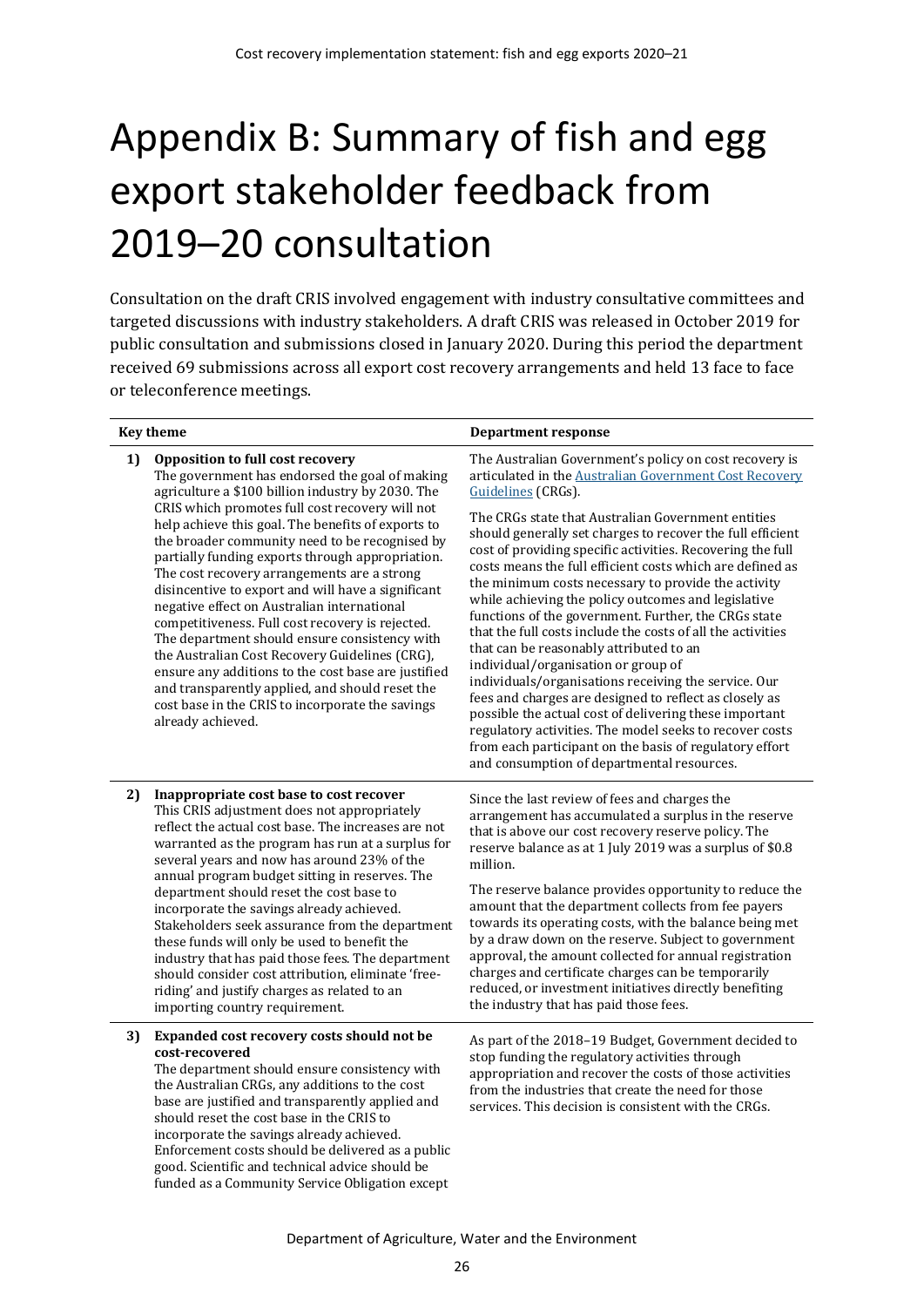|    | <b>Key theme</b>                                                                                                                                                                                                                                                                                                                                                                                                                                     | <b>Department response</b>                                                                                                                                                                                                                                                                                                                                                                                                                              |
|----|------------------------------------------------------------------------------------------------------------------------------------------------------------------------------------------------------------------------------------------------------------------------------------------------------------------------------------------------------------------------------------------------------------------------------------------------------|---------------------------------------------------------------------------------------------------------------------------------------------------------------------------------------------------------------------------------------------------------------------------------------------------------------------------------------------------------------------------------------------------------------------------------------------------------|
|    | where it relates to a specific exporter or group of<br>exporters where the benefits can be contained to<br>them. Market access negotiations should not be<br>viewed as a regulatory activity to be included in<br>the regulatory cost base.                                                                                                                                                                                                          |                                                                                                                                                                                                                                                                                                                                                                                                                                                         |
| 4) | <b>Ernst &amp; Young report</b><br>The independent Ernst & Young report will show<br>stakeholders' view that this CRIS lacks<br>transparency, and the department is operating<br>inefficiently.                                                                                                                                                                                                                                                      | The department believes that it is efficient and effective<br>in undertaking regulatory activities, however, this will<br>provide an independent view. The independent review<br>will provide a report including findings and<br>recommendations on how to improve any inefficiencies<br>identified in current arrangements.                                                                                                                            |
|    |                                                                                                                                                                                                                                                                                                                                                                                                                                                      | The recommendations of the independent review will<br>be considered in the development of the final food and<br>plant export certification CRIS documents. We will be<br>making improvements to increase the transparency of<br>the CRIS in the future based on stakeholder feedback as<br>well as the independent review. This may include a<br>benchmarking framework and cost object diagram.                                                        |
| 5) | Introduction of efficiency dividend as cost<br>increased too high<br>Industry cannot continue to absorb increased<br>costs without efficiency gains and/or improved<br>services.                                                                                                                                                                                                                                                                     | During consultation on developing revised charges,<br>industry have requested the introduction of an<br>efficiency dividend. Following this feedback, the<br>department is assessing if and how a productivity<br>measure could be included in this CRIS review. Further<br>details will be discussed with the industry consultative<br>committee after the department has finalised its<br>assessment.                                                 |
| 6) | Greater transparency and clarification<br>requested<br>This CRIS does not address industry's call for<br>greater transparency and clarification especially<br>in the area of indirect costs. Improved<br>performance metrics on the overall cost base and<br>each key charge are necessary to justify increases.<br>Benchmarking against other export programs and<br>government departments would provide greater<br>transparency of overall costs. | We will be making improvements to increase the<br>transparency of the CRIS in the future based on<br>stakeholder feedback as well as the independent<br>review. This may include a benchmarking framework<br>and cost object diagram.                                                                                                                                                                                                                   |
| 7) | Detained consignment charge<br>Individual shippers should bear the cost of<br>detained consignments when found to be in error<br>and should not be recovered through the Seafood<br>and Egg levy charge.                                                                                                                                                                                                                                             | Due to the highly reactive, uncertain and expensive<br>nature of managing detained consignment, it is<br>important that there is certainty for funding these<br>activities while ensuring the most effective and efficient<br>cost recovery arrangements are in place. The<br>department recover costs of managing these incidents<br>through charges imposed on users of the export<br>certification system.                                           |
|    |                                                                                                                                                                                                                                                                                                                                                                                                                                                      | Cost recovery is considered appropriate as industry<br>benefits by having a system in place that allows the<br>department to manage detained cargo situations when<br>they arise. Activities undertaken by the department in<br>cases of detained cargo include: working with foreign<br>governments and agricultural posts; identifying new<br>markets for the detained cargo; and issuing certificates<br>to meet new importing country requirements. |